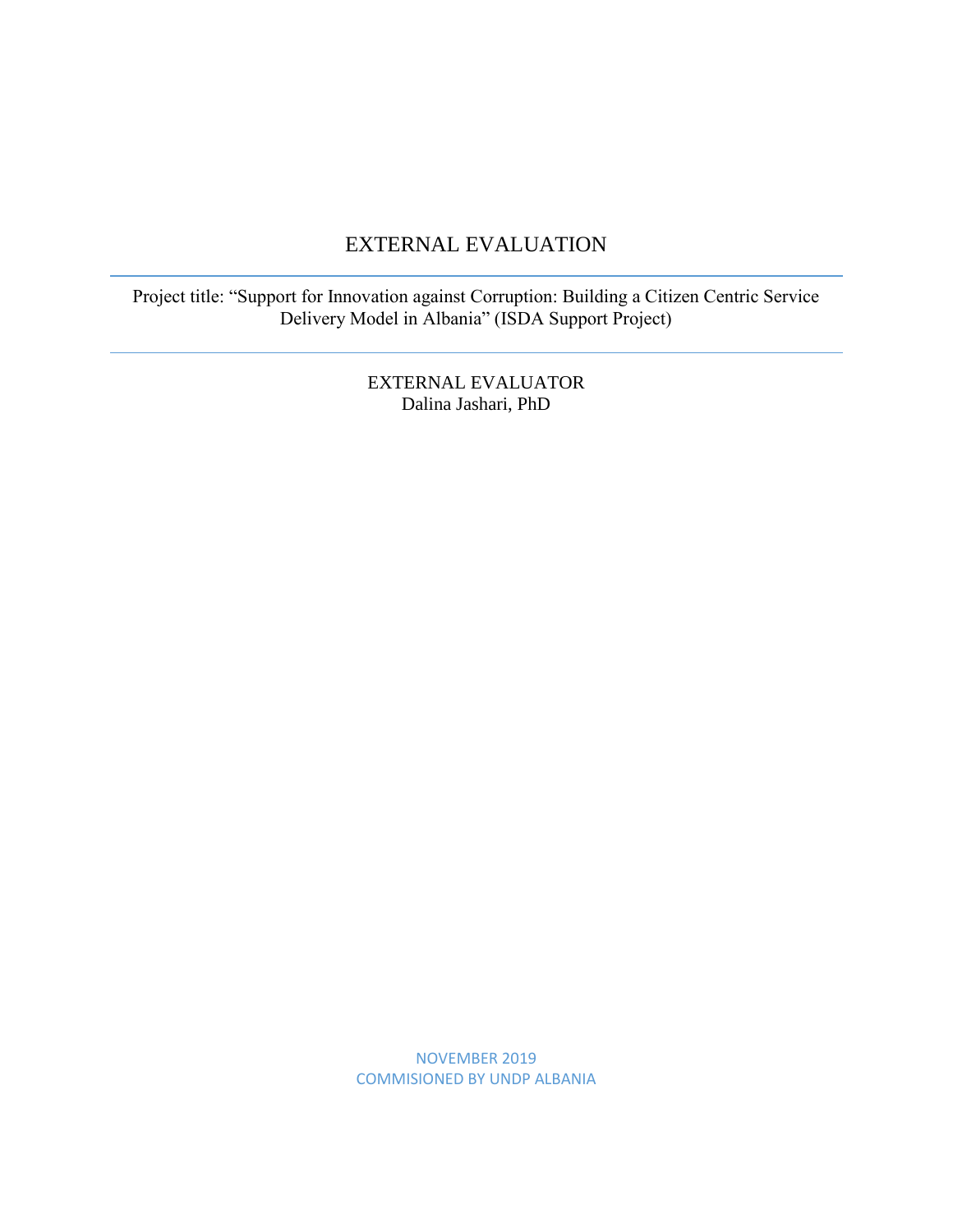# **Table of Contents**

<span id="page-1-0"></span>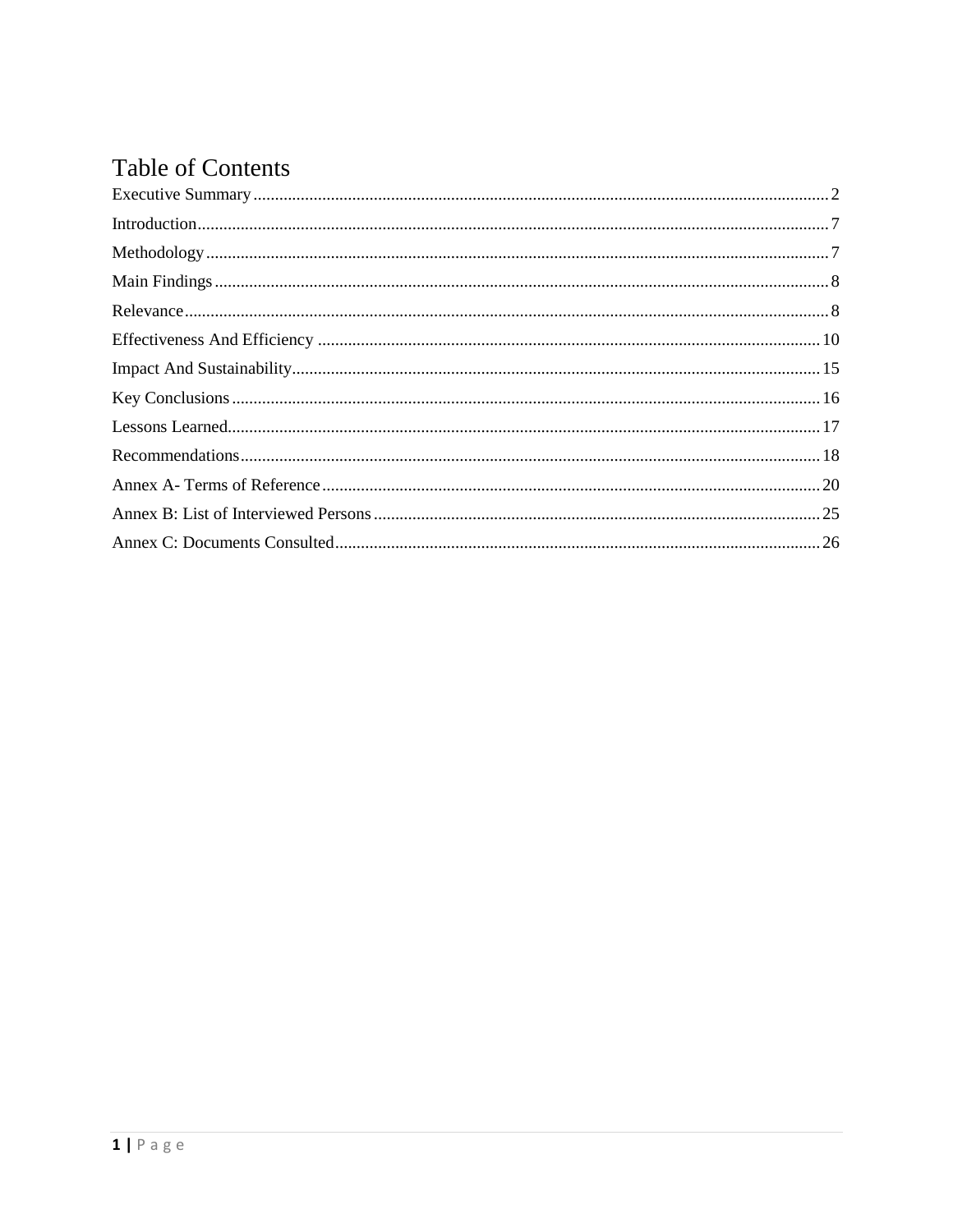### Executive Summary

The project *"Support for Innovation against Corruption: Building a Citizen Centric Service*  Delivery Model in Albania" (implementing period August 2014- December 2019<sup>1</sup>), hereinafter referred to in this report as the "ISDA Support Project" has assisted the take-off of the Albanian's government efforts to improve access to public services and the quality and efficiency in their delivery, through citizen-centric innovation and use of technology. Specifically, the project was positioned from the onset to provide key contributions to reform design, implementation, public outreach and monitoring. As a technical assistance instrument, it has helped in the mobilization and disbursement of the large-scale World Bank assistance for the reform.

Reforming the public service delivery through a citizen-centric approach represents the government's determination to improve service access and quality for citizens and businesses and increase efficiency in the Albanian public administration as a mean to strengthen the rule of law and fight against corruption, to foster a customer-care culture, to strengthen compliance with the EU integration agenda, and align with the commitments under Southeastern Europe regional initiatives and the UN Sustainable Development Goals. As a continuing government priority since April 2014, the reform is now under the leadership of the Deputy Prime Minister (DPM).

The ISDA Support Project has relied on a donor pool fund mechanism (UN & UNDP, and the Italian and Austrian governments) administered by UNDP, aiming to provide support to the reform leader<sup>2</sup> in ensuring effective management of the overall reform, support the Front Office – Back Office separation and its piloting, support the elaboration of the larger endeavor for public services delivery as well as operational and functional support to the Agency for Delivery of Integrated Services of Albania (ADISA).

During its implementation, the ISDA Support Project has followed two substantial revisions which have ensured the impact of the project based on the development challenges and the needs of the country in advancing the public service delivery. In this regard, the second revision of the project in 2018 continued to support the Albanian government on the standardization and reengineering of service delivery processes in Albanian central government institutions; strengthening the adoption of customer care standards in the delivery of public services by government institutions; continuous assistance to ADISA to ensure its sustainability; quality assurance and performance monitoring based on the established standards; promoting innovative solutions; ensure nationwide access to citizens throughout Albania to central government services provided under customer care standards through ADISA's regional offices and colocation and boost the use of innovation and IT.

 $\overline{\phantom{a}}$ <sup>1</sup> The Project's Steering Committee has agreed on a 3-month extension in 8 October 2019, thus till March 2020.

 $<sup>2</sup>$  Following the changes in the institutional landscape after the general elections in 2017, the Deputy Prime Minister has been</sup> appointed as reform leader, while the position of the Minister of State for Innovation and Public Administration who led the reform from 2014, was retired.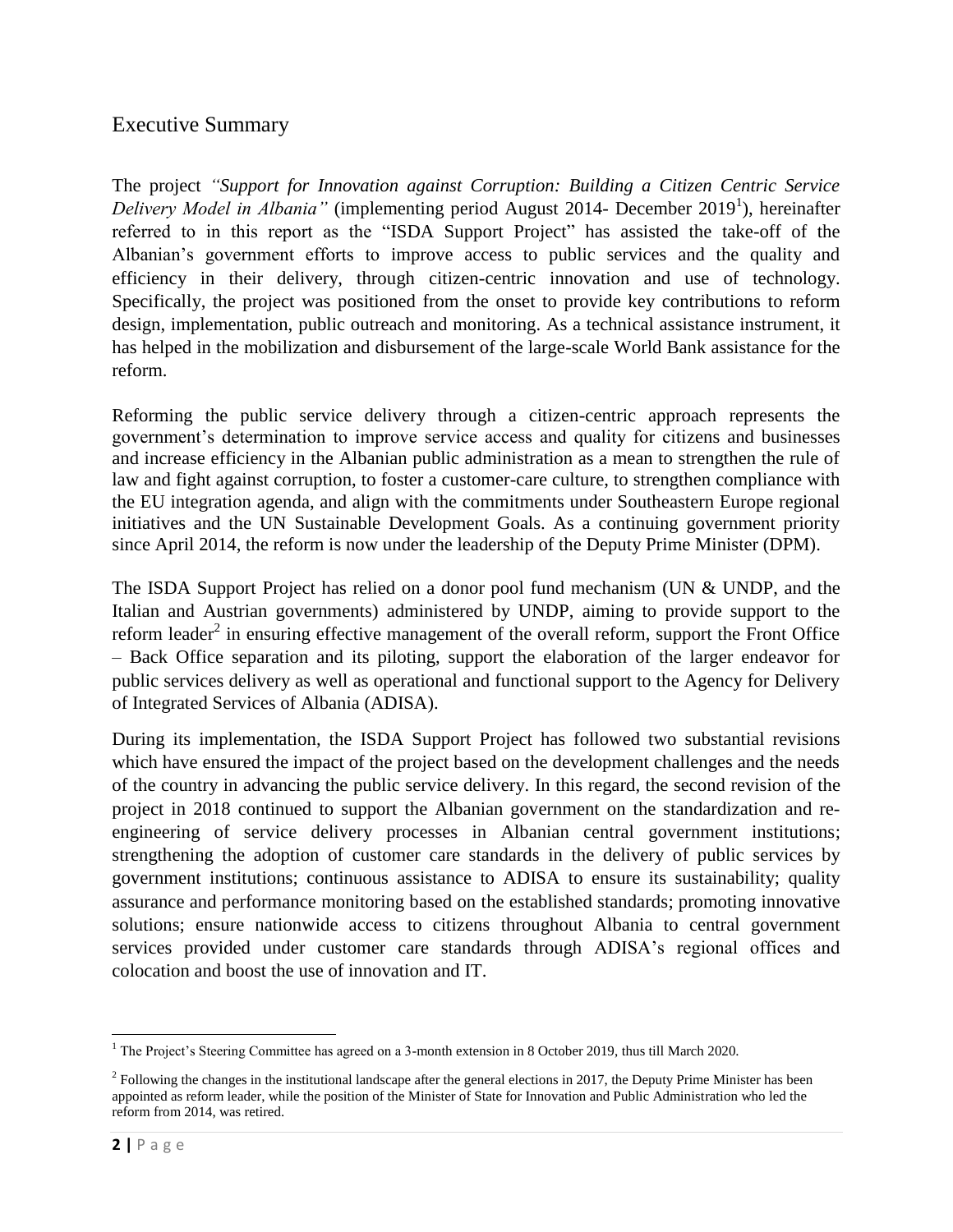Fully in line with UN's Albania Programmes of Cooperation for Sustainable Development (2012-2016 and 2017-2021), the project firmly succeeded to support the Government's strategy on public service delivery, to establish a coordination and monitoring frame for the implementation of the reform, to expand the service delivery in different regions/municipalities of Albania and to offer inclusiveness, equity and access to services for citizen based on best practices and know-how for innovative service provision. The ISDA Support Project was successfully implemented in accordance with its project design and its intent.

Based on its achievements, (from policy to expert technical support), the ISDA Support Project has been coherent by responding step by step to the needs and challenges and its impact is increased over the years. Regardless of the government changes and changes to the government institution in charge for the implementation of the public administration reform, there has been no substantial negative impact in the implementation of the project and on the level of cooperation between the government institutions and the project management. This confirms again the effectiveness of the project, its coherency, effective management and the vision of the UNDP and sustainable cooperation with the state institutions.

The envisaged results (and respective outputs) of the project are as follows:

- Public Service Delivery Policy Development and Implementation
	- Output. 1.1: Public service reform policy document formulated
	- Output 1.2: A Result-Based Framework for Public Service Delivery Reform established and restructuring assistance provided
	- Output 1.3: Annual "Trust in Governance" survey
- Front Office Back Office separation and the establishment of the service delivery standards for citizens and businesses
	- Output 2.1: Best practice and know how transferred on standardized service delivery
	- Output 2.2: Best practices in customer care standards adopted in key Albanian institutions and communicated
- Agency for Delivery of Integrated Services of Albania is supported and operational
	- Output 3.1: ADISA head offices equipped and furnished
	- Output 3.2: Organizational and functional support for ADISA's regional offices provided
	- Output 3.3: Institutional roles in design, implementation and inspection of service standards defined and oversight carried out
- Innovative solutions promoted sustainably for the public service delivery reform implementation
	- Output 4.1: Public Services Innovation Lab established at ADISA
	- Output 4.2: Regional distribution of central government services supported
- E-government agenda activities with high impact on service delivery reform implemented
	- Output 5.1: Review of citizen online user experience conducted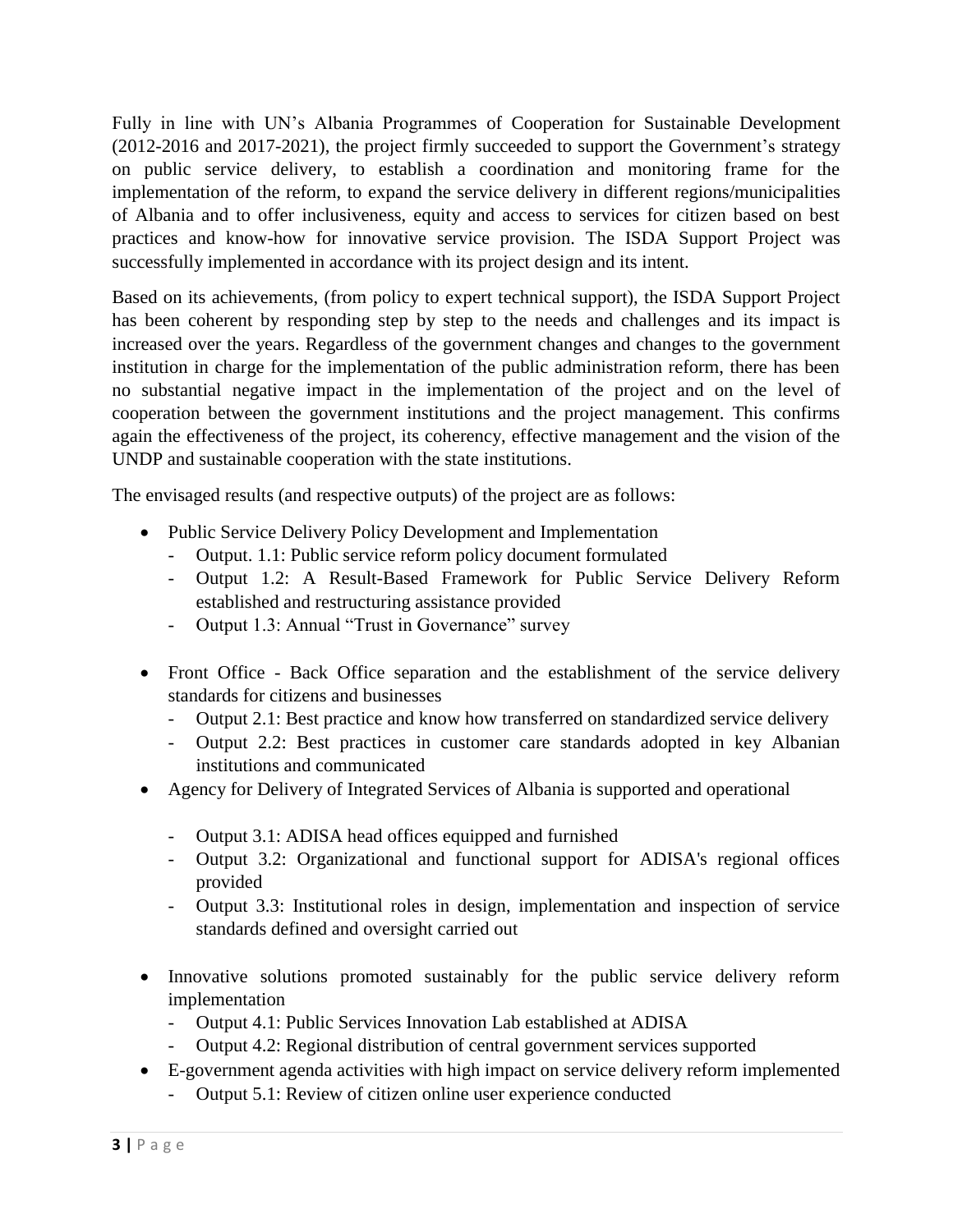- Output 5.2: Digitization management support enabled
- Support for reform program management
	- Output 6.1: Local Technical Assistance provided

The project design is sound and relevant. It has achieved the expected results and the related outcomes. Being clearly focused on the areas of intervention, the project has achieved to build close cooperation with the government institutions at central and local level as well as the other stakeholders. Albanian officials have learned from models of countries such as Georgia, Azerbaijan, and Estonia and have adapted the best practices of those models for modernizing the public service delivery in Albania. The project has been also effective and successful in its outreach and communication activities to raise awareness about the public service delivery to the general public. In addition, the project has produced many attractive designed flyers, leaflets and publications.

*Involvement of stakeholders:* The project is a good example of effective and participatory involvement of stakeholders such as the reform leading institution (the Deputy Prime Minister Office-Acting as the leading institution of the public service delivery reform and at the same time as the National Implementing Partner, on behalf of the Government of Albania for the ISDA Support Project); ADISA – the main state agency and the main target of assistance for the project in terms of institutional and operational capacity building; other state institutions, the donors community, the civil society actors involved also in monitoring research activities and citizens.

### *Gender and support to vulnerable groups*

The overall project's approach relies on the principles of equal and fair treatment for all beneficiaries, while paying special attention to the economically disadvantaged, the elderly, women, persons with disabilities, minorities and the rural population. Specifically, the project has paid attention to the gender disaggregated data from the participant's list from the capacity building activities, from the "Mystery shopper" and "Trust in governance" opinion polls. Additionally, in order to better develop the "Leave no-one behind" approach, the project management made use also of other data gathered from other surveys, such as the national household surveys in 2016 and 2018 conducted by the World Bank. In the future, the project should advance its efforts at addressing gender inclusiveness by supporting women and girls particularly in remote areas with IT skills.

Activities implemented in frame of the project have carefully addressed issues for people with disabilities such as infrastructure facilities for them. Lately ADISA has designed a videomaterial targeting blind people aiming to explain the services offered by ADISA- thus contributing at the inclusiveness of this group as beneficiary of the public services too.

Furthermore, over the past year, the project has contributed also improve the access to public services of the Roma and Egyptian community in Albania.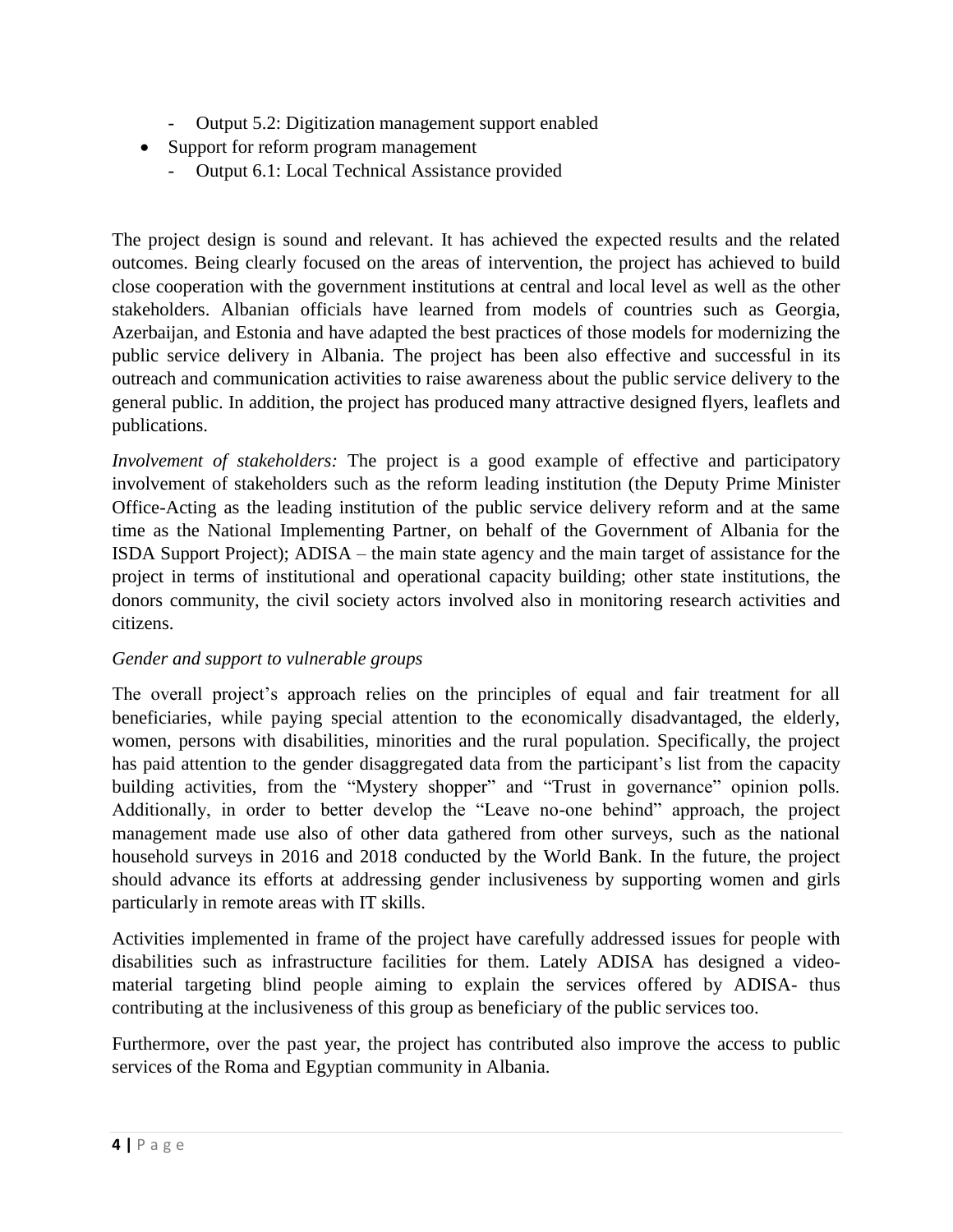### *Sustainability of the results*

The results achieved so far by the project are very relevant to the Albanian Government national priority on public service delivery as an important component of the public administration reform. Much of the success is due to the relevance of the program, its responsive design, level of government commitment and effective UNDP and donor coordination. However continued donor funding and government support, would contribute even more in the consolidation of these results. Conclusions, lessons and recommendations suggests that (due to their nature and complexity), some of the project outputs needs to be consolidated in the following years, such as ADISA's business model and its geographic enlargement, government efforts in advancing and supporting its digital agenda as well as further assistance to the vulnerable groups such as Roma community and people with disabilities.

### *Findings and conclusions*

In terms of relevance, the project presented a straightforward idea that resonated well with beneficiaries and stakeholders. In its design, it included an ambitious, realistic and complementary approach to initiate and advance the Albanian government efforts on public service delivery. Overall, the project addressed a complex topic, driven by the domestic demand. The project activities focused on policy formulation and capacity building set ground to the accountability and professionalism of the responsible institutions to deliver quality public services focused on citizens. All project activities were complementary to the Cross-Cutting Public Administration Reform Strategy (PAR) 2015–2020, UN's Albania Programme of Cooperation for Sustainable Development (2017-2021), to the National Strategy for Development and Integration (NSDI) 2015–2020 and to the Cross-Cutting Strategy "Digital Agenda for Albania" (DAA) 2015–2020.

In terms of effectiveness and efficiency, overall project objective has been achieved. The plan of activities was delivered on time and with impactful results and outputs. Moreover, project partners and stakeholders expressed high satisfaction with the project implementation and commended UNDP for its leadership role. Internal procedures were clearly-communicated, protocols were put in place. The project's approach based on inclusiveness and participatory manner is one of the added value for the successful implementation. The project contribution was greatest in increased government capacities on public service delivery topic as one of the most important pillars of the public administration reform in Albania.

In terms of impact and sustainability, ISDA Support Project provides a country show case for good practice, however it should be replicated in order to consolidate the initiatives implemented so far, particularly that of ADISA. UNDP has built a sound monitoring and evaluation plan which has contributed to the assessment of the progress at result level and phasing out strategies. At this stage, the donor support is still crucial for the sustainability of the service delivery sector in Albania. During the evaluation, it was clear the interaction between the project management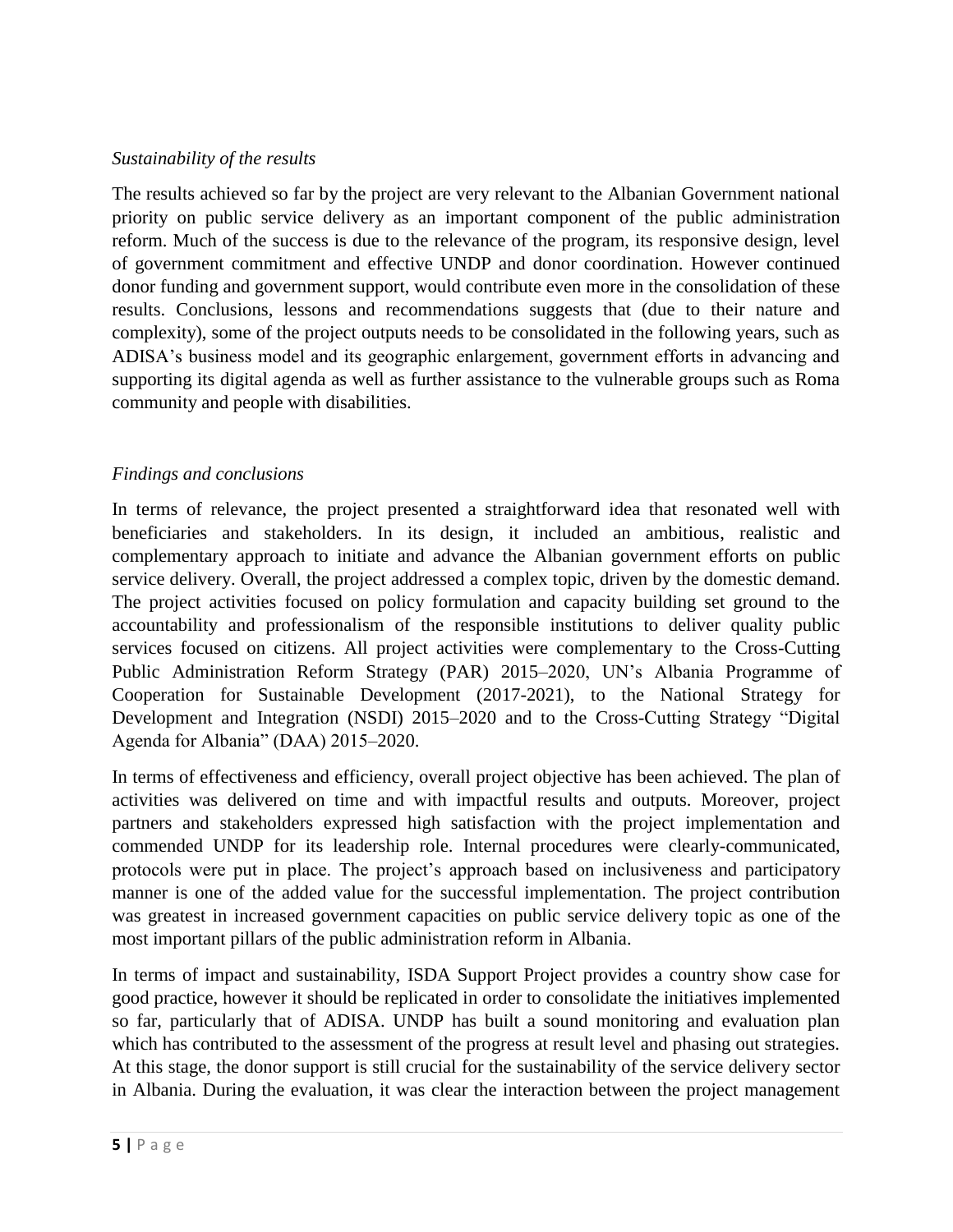and the government institutions, however the leading reform institution (currently the Deputy Prime Minister Office) needs to be supported with additional dedicated technical staff which will help at accelerating the implementation of the reform on civic-centered public service delivery.

Bold joint synergy with UNDP project STAR II was put in place which produced concrete results at approaching public services of the central government at local level. The greatest best practice marked by the stakeholders was the operational and functional support given to ADISA and its expansion in the country (through collocation and ADISA mobile office), thus offering better services to the citizens even in remote areas.

The credibility of the project is widely perceived and accepted as a model or inspiration of positive approach and improved trust in the state institutions at central and local level. Innovative approaches are a great contribution too.

As regards recommendations, overall no drastic changes are required as regards the project management. In view of possible continuation it is recommended that the project should continue its efforts at increasing the capacities of the reform leading institution; supporting ADISA's sustainability as well as on infrastructure and capacity building specifically on innovation and its expansion in other medium/small sized municipalities and remote areas. On the other side, emphasis should be given to the citizen's outreach and awareness campaigns on public service delivery as well as on IT literacy to vulnerable groups, youth and women.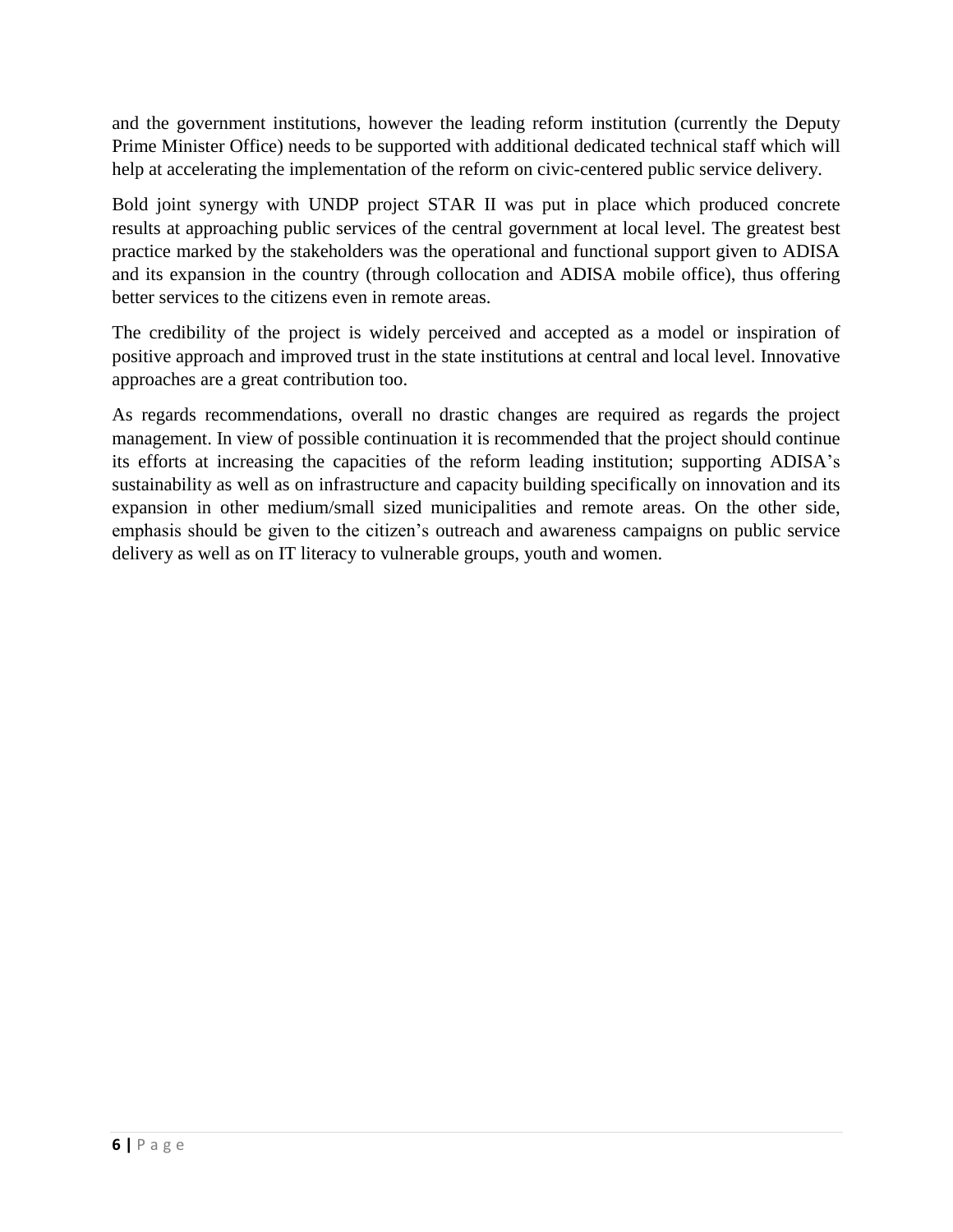### <span id="page-7-0"></span>INTRODUCTION

This external evaluation commissioned by UNDP aims to analyze the ISDA Support Project's implementation process, its impact and important lessons to be learned as well as to provide insights for its continuity and sustainability. This evaluation is guided by Terms of Reference (ToRs) dated September 2019 (Annex A) and the work is undertaken during September – October 2019, in close coordination with the ISDA Support Project's staff which provided all the assistance and facilitated communication with different stakeholders interviewed for the purpose of this assessment report.

#### <span id="page-7-1"></span>Methodology

The evaluation methodology applied qualitative tools at assessing the relevance, effectiveness, efficiency, impact, sustainability of the project. Such tools consisted on the analysis of project documents and other relevant policy materials provided by project management, face-to-face interviews, online interviews, and direct observation by the attendance in the inauguration of the ADISA Mobile Office in Zall-Herr administrative unit of Tirana in October 10<sup>th</sup> 2019.

The interviews are conducted with key stakeholders/beneficiaries of ISDA Support Project including representatives from central and local government, donors' community, ADISA's representatives in different cities and other experts.

The evaluation interviews were based on the evaluation criteria of relevance, effectiveness, efficiency, sustainability and impact of the project.

In line with the ToRs, the assessment is conducted based on the following five criteria:

- a) Relevance- the degree to which the project has taken into account the local context and development problems, the extent to which the objectives of the project were consistent with beneficiary requirements/ needs and the extent to which the project was coherent with the Country's policies.
- b) Effectiveness: the extent to which the project's objectives have been achieved, compared to the overall project purpose as well as the analysis of principal factors influencing the achievement or non-achievement of the objectives.
- c) Efficiency: the extent to which the intervention was efficient in terms of resources and input committed when delivering outputs and immediate results.
- d) Impact: The main impact effectively achieved by the ISDA Support Project in the context of reference.
- e) Sustainability: the project capacity to produce and to reproduce benefits over time.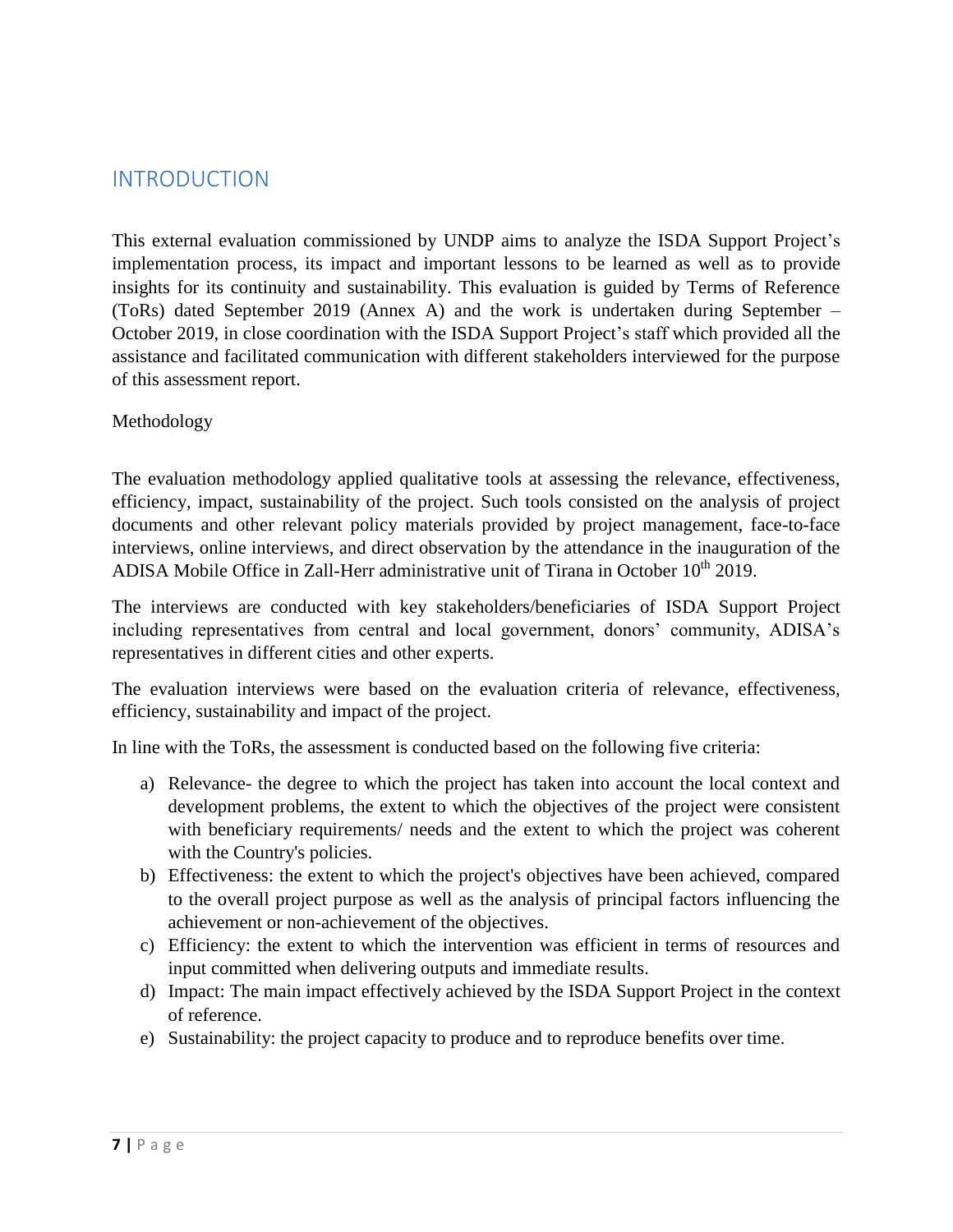The project management has been effective and professional. There has been only positive feedbacks received during the interviews.

## <span id="page-8-0"></span>Main Findings

These findings are organized on the following sections:

- $\triangleright$  Relevance of the project to the Albanian context
- $\triangleright$  Effectiveness and Efficiency
- $\triangleright$  Impact and Sustainability
- $\triangleright$  Conclusion and lessons learned
- $\triangleright$  Recommendations

### <span id="page-8-1"></span>Relevance

The ISDA support project is highly relevant and responds to the reformations and challenges of the Albanian Government at transforming the public service delivery in the country through the citizens- centric approach. Such approach and vision are part of the *a)* Cross-Cutting Public Administration Reform Strategy (PAR) 2015–2020 which constitutes the overall framework for the modernization and transformation of institutions and practices of public administration in the country, with the vision of providing "high quality services for citizens and businesses in a transparent, effective, and efficient way through the use of modern technologies and innovative services, and that complies with the requirements of European integration through impartial, professional and accountable civil servants, part of efficient setups"; *b)* of the National Strategy for Development and Integration (NSDI) 2015–2020. Furthermore, this vision is supported *c)* by the Cross-Cutting Strategy "Digital Agenda for Albania" (DAA) 2015–2020 under the strategic priority 2 "Policy for the development of electronic governance and delivery of interactive public services for citizens and businesses".

The project's key strength relies in addressing the public service delivery challenges focused on the citizens, in an innovative and consistent manner in close partnership with the government at central and local level. The evaluation confirms that the project has critically contributed at the implementation of the government's priorities on public service delivery since the beginning of this efforts from the Albanian government in 2014 and in expanding geographically the pool of these services focused on quality and inclusiveness. Additionally, stakeholders involved in this assessment report stated that UNDP is in a unique position as a donor and as an international agency with constructive cooperation with government, other donors and international organizations as well as with Albanian non-state stakeholders (CSOs, media, businesses, academia etc.)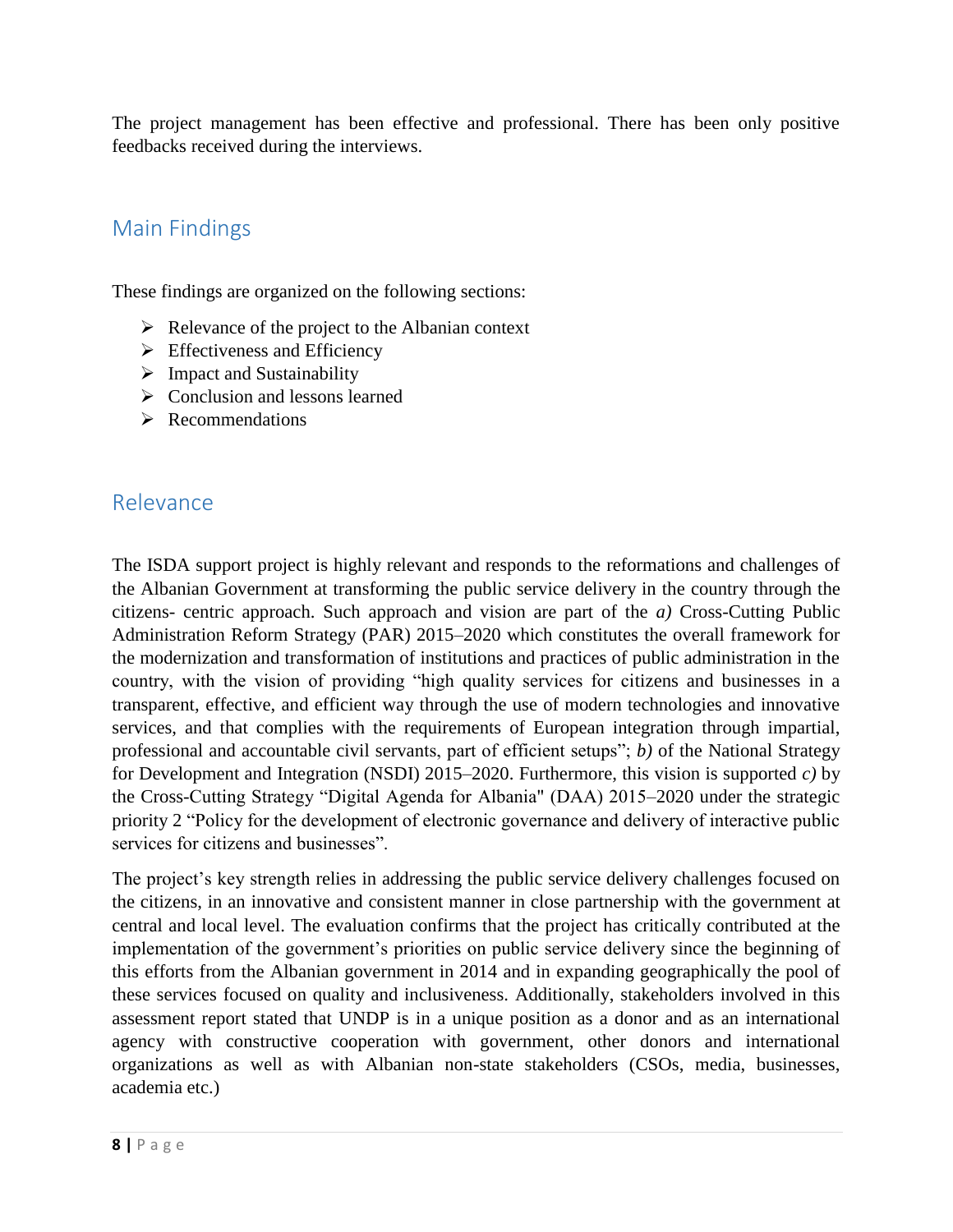The ISDA Support Project has contributed also in fulfilling the SDG goal no 16 "Promote peaceful and inclusive societies for sustainable development, provide access to justice for all and build effective, accountable and inclusive institutions at all levels", specifically target no  $16.5^3$ , target no. 16.6<sup> $4$ </sup> and target no. 16.10<sup>5</sup>. Such contribution is also stated on the report in 2019 "SDG mainstreaming through the National Strategy for Integration and Development 2015-2020 (NSDI II) which acknowledge that the cooperation between the Government of Albania and the UNDP earlier in 2014 enabled Albania to share information and benchmark progress with other countries in the area of good governance.

Responding also to the objective no.  $5^6$  and objective no.  $8^7$  of the "Albanian Public Administration Reform Strategy 2015-2020", ISDA Support Project has met the challenges of the Albanian public sector also by exploring new sustainable models for public service delivery which significantly improve customer experience and outcomes through enhanced service levels, reduced cost and corruption cases. This solution starts in 2014 with the establishment and continuous support over this years of the Agency for the Delivery of Integrated Services  $(ADISA)^8$  a public-centred institution which aims to provide fast quality services and standards through the establishment and administration of front-desks for the citizens and one-stop-shop centers for the delivery of integrated services provided by the central and local government institutions and agencies.

Project objective and its results have been both at strategic and technical level. As such, the ISDA Support Project has assisted at developing the "Long-Term Policy Document on the Delivery of Citizen Centric Service" in 2016. The project has served both as a bridge phase towards the forthcoming core financial support from the World Bank, and as a catalyzer for innovative ideas and solutions. Another key strength of the project has been its ability to provide highly effective support for capacity building and increasing the capacities of the central government institutions and of ADISA. As a result, the ISDA Support Project has provided particular expertise specially focused on IT, re-engineering process as well as to the separation of Front Office – Back Office separation.

In frame of the administrative-territorial reform in Albania in 2004, the ISDA Support Project has joined synergies with the other UNDP program STAR II aiming to enhance the efficiency of local administrations as well as strengthen and consolidate the operations of the local government units. As such, under the service delivery model of central government institutions, over the past 2 years the project achieved to develop in practice the colocation of central and local government services in municipal one-stop shop offices (in 6 municipalities of Divjake, Belsh, Maliq, Patos, Librazhd, Malësi e Madhe, with Kukësi in the pipeline) and to adopt standardized practices of the local government services under the model of the central service

 $\overline{\phantom{a}}$ 

<sup>&</sup>lt;sup>3</sup> Substantially reduce corruption and bribery in all their forms

<sup>&</sup>lt;sup>4</sup> Develop effective, accountable and transparent institutions at all levels

<sup>&</sup>lt;sup>5</sup> Ensure public access to information and protect fundamental freedoms, in accordance with national legislation and international agreements<br><sup>6</sup> "Improved, accessible and integrated public services by reducing the corruption opportunities and strengthening of ethics when

delivering public services"<br><sup>7</sup> "Simplified procedure for the provision of services by facilitating communication with the public and avoiding corruption"

<sup>8</sup> Law no. 13/2016 Date 18.2.2016 "On the way of delivering public services at front office level in the Republic of Albania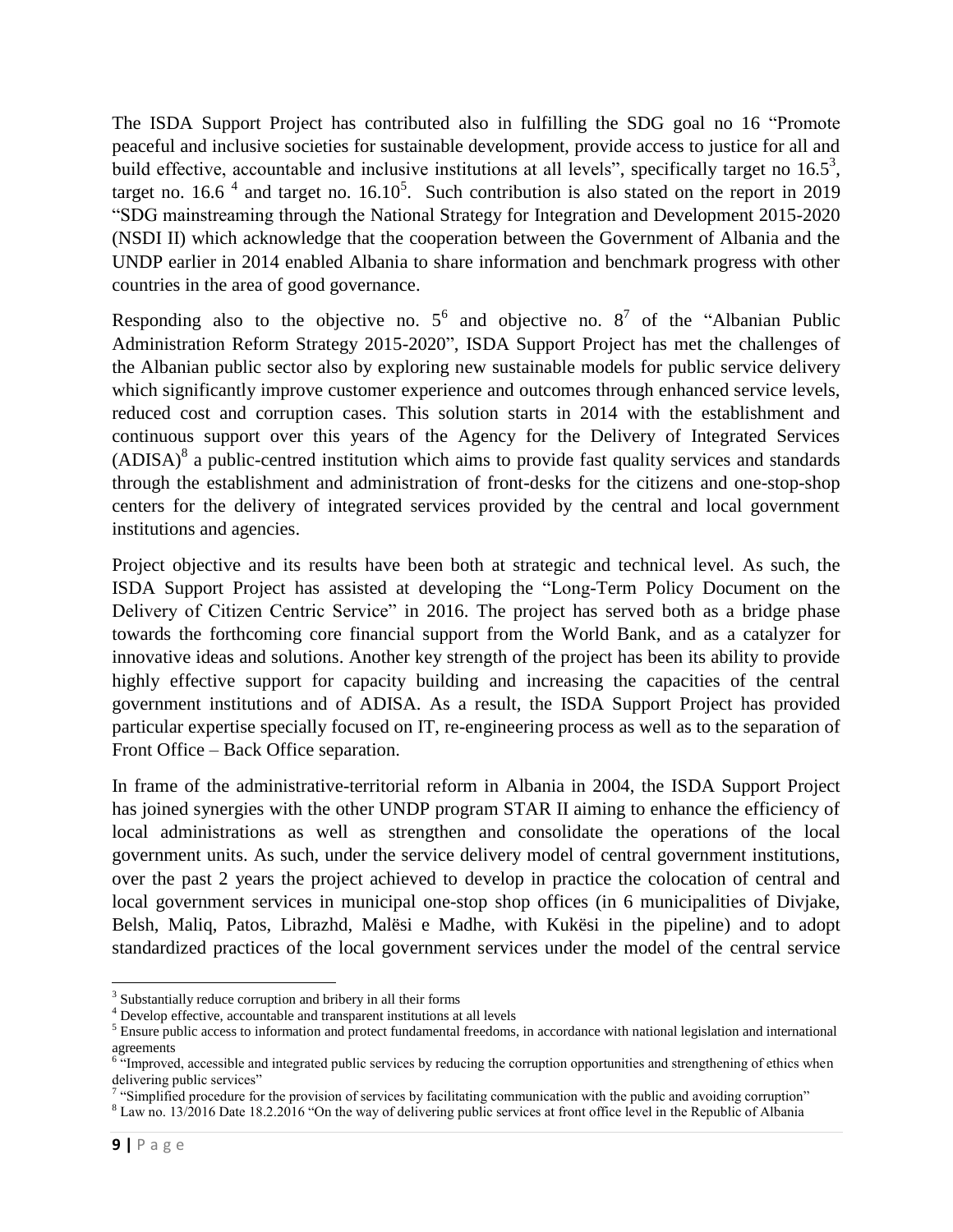delivery. This synergy is an effort which contributes both at the experience sharing and increasing the capacities of the local government units at delivering their services as well as to the overall approach of the project and of the public service delivery reform through citizencentric approach.

### <span id="page-10-0"></span>Effectiveness and Efficiency

The ISDA Support Project implementation (2014-2019) has gone through two main milestones, the first one mainly focused on policy formulation and institutional capacity building and the second one mainly focused on adopting best practices and promoting innovative solutions. Intervention during both phases is categorized by a clear logic and tailored to the government challenges and changes on public service delivery system. Over the 5 years of implementation the government institution in charge of the Public Administration Reform (PAR) has been changed 2 times, however, given the commitment and the professionalism of the project management, the UNDP and involvement of all the stakeholders, the ISDA Support Project managed to overcome and to achieve the intended outcomes in time.

This project was a multi-year project including combination of different types of activities at strategic and technical level. The general framework of the project is well-detailed by specifying for each of the expected outputs respectively the output indicators, data source, baseline targets and the data collection methods. The project has achieved to implement the envisaged activities, to deliver the outputs and specifically to achieve the development results. All interviewed stakeholders, expressed satisfaction with both achievement and project performance. All of the set indicators have been achieved and reflection on the level of the overall impact is already in place by the project management.

Based on the project framework, the project has achieved the following important results and outputs:

### *Public Service Delivery Policy Development, Implementation and Front Office - Back Office separation and the establishment of the service delivery standards for citizens and businesses*

The efforts on policy formulation has started since the beginning of the project implementation in 2014 and during the first phase of the project till 2016 the project has substantially contributed to the development of the key policy document "Long term policy document on the delivery of citizen centric services by central government institutions in Albania", approved by the Decision of the Council of Ministers no. 384, dated 25 May 2016. Key contributions of the project under these two first results consist also on the expertise offered for the process of separation of the front office (FO) from the back office (BO) in central government institutions. Key stakeholders involved in this assessment report highlights that the starting phase of the reform in itself was challenging and the assistance provided by the ISDA Support Project critical. This, due to the fact that "it was not only about changing the public administration, it was about changing a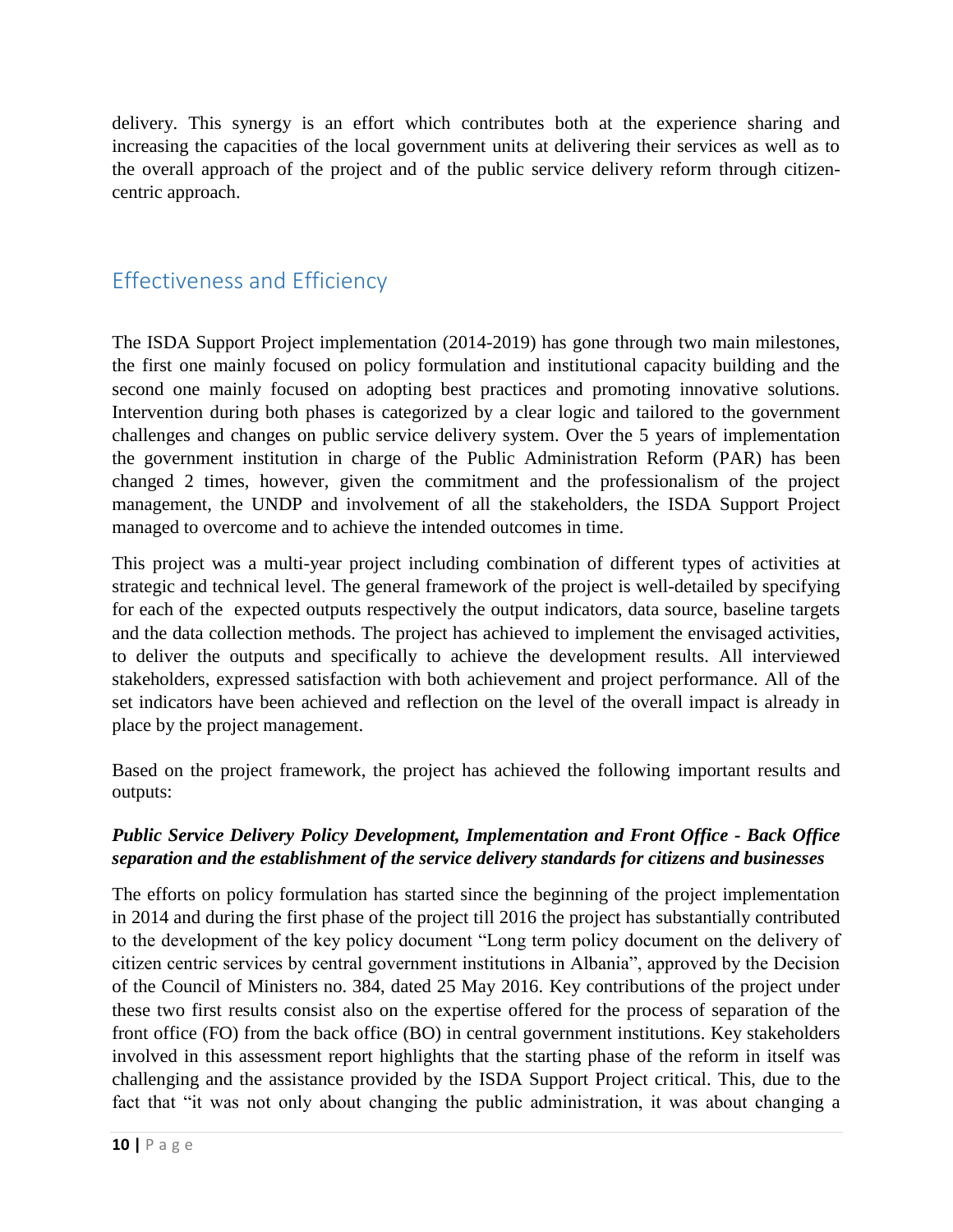whole system's approach and culture". The commitment of the reform leading institution at that time and the support of the project management exceeded some major problems related to the resistance from change of the administration or even to the resistance of the government agencies and offices as regards the front-back office separation process as "a threat" to their authority. Still these perceptions are evident in the work of ADISA, however (to date) the government actors are generally committed to facilitate ADISA's work as a unique state institution which ensures that citizens and businesses in the country receive quality public service delivery and easy access to the administrative services.

Other significant assistances of the project are:

- $\triangleright$  The formulation of the Citizen Charter<sup>9</sup> which defines the citizen's rights and duties in public service delivery. - approved by the Council of Ministers on 26 October 2018. Approval of the Citizen Charter is followed by a broad publicity campaign in order to communicate to the citizen relevant information about the content of this document and to raise awareness about their rights on public service delivery. However, awareness raising campaigns with citizens and businesses, particularly youth and vulnerable groups should be continued in the future through face to face meetings, particularly in the remote areas.
- Trust in Governance" survey, which became part of ISDA Support Project in 2016. It started as an experimental tool in the context of OGP (Open Governance Partnership) Albania in 2013 and further evolved into a research instrument fueling public and policy discourse with accurate data on citizens' experience with and expectations from governance – particularly in the context of territorial  $\&$  administrative reform and public services at central and local level. Over the years "Public trust" surpassed all expectations by becoming the main independent and reliable measuring / assessment instrument on governance, integrity, anticorruption and accountability of Albania's governance system which is seriously taken into account by the Government and other state intuitions at all levels, by donor community (using it for both, as planning tool and also as an indicator), by international organizations, Albanian media, civil society and other policy stakeholders. In this component, the UNDP has been partnership-oriented given the fact that the instrument is regularly consulted (before the survey) not only within UN agencies but also with other donors and government agencies. During 2013-2016, the "Trust in governance" survey has followed the same methodology, survey instrument and national coverage. For 2017, a section on the Performance of Public Institutions was re-introduced along with new questions under the sections of Transparency and Accountability, Corruption in Public Institutions and Citizen Engagement. For the 2019 "Public Trust" an updated methodology is designed with a very solid nationally representative sample (2500 respondents). Additionally, the survey instrument (questionnaire) has reached a very high consistency level (after 7 years of implementation) which allows for sufficient

 $\overline{\phantom{a}}$  $9$  Approved by the Council of Ministers on 26 October 2018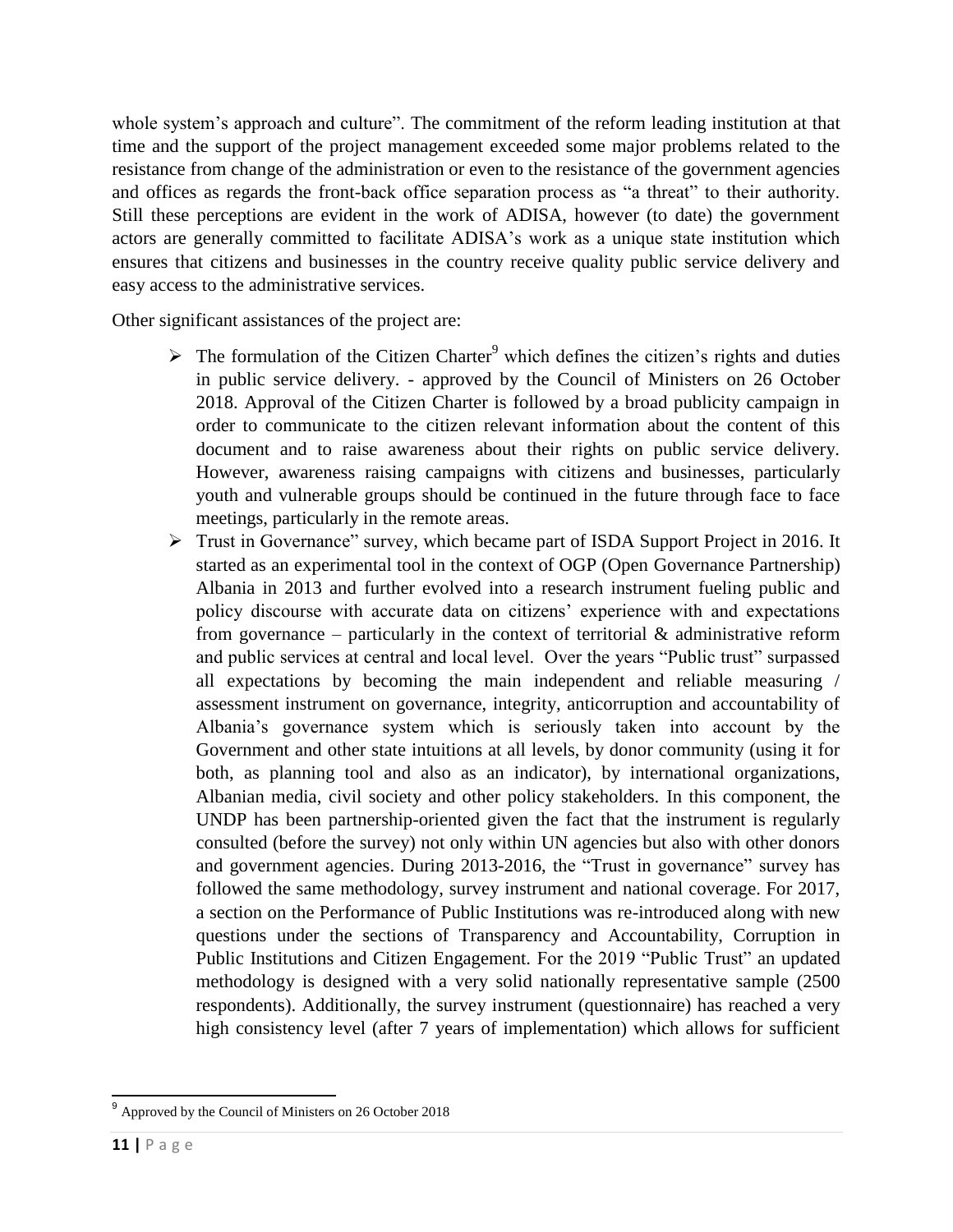section introducing new questions to cover specific developments and dynamics related to Albania's governance system.

### *Agency for Delivery of Integrated Services of Albania and promotion of Innovative solutions promoted sustainably for the public service delivery reform implementation*

The Agency for Delivery of Integrated Services of Albania- ADISA is certainly the best practice as regards the public service delivery reform. Such statement is underlined by all the stakeholders interviewed in this report. ADISA, established in 2014 under MIPA $^{10}$ 's authority and by Decree no. 693 of the Council of Ministers with the mandate of managing the citizen service centers, currently operates based on the law no. 13/2016, dated 18 February 2016 "On the way of delivering public services at front office level in the Republic of Albania", which provides for expanded responsibilities in citizen centric public service delivery. In frame of ISDA Support Project, ADISA has gained organizational and functional support. During the project implementation, through international and local technical assistance, the project supported ADISA on Front Office – Back Office separation, on management of the delivery of integrated services, on customer care service, management and supervision. Furthermore, assistance is given at infrastructure level as well as on institutional capacity building for ADISA and its branches outside Tirana. The support given to ADISA and its growth over the year has been recognized by all the stakeholders which suggests that this assistance is still relevant in order to ensure the sustainability of the agency.

The establishment of the Innovation Lab in 2017 based on the successful practices supported by UNDP in South Asia and Europe is another important achievement of the project under the result "Innovative solutions promoted sustainably for the public service delivery reform implementation". The first of its kind in the Balkans, ADISA Lab introduces the use of innovation and technology on public service delivery in Albania. This Lab, approved as a selfstanding unit under ADISA's Executive Director as of January 2019, operates based on the contribution of a diverse group of people within the agency, bringing together different skills and expertise, who are committed in advancing the innovation agenda. The project assisted the ADISA Lab in operational issues (such as operational manuals) as well communication issues, capacity building by offering relevant expertize.

Responders in this report emphasize that the colocation process within local One Stop Shop offices of municipalities (as part of the output "Regional distribution of central government services") has contributed to the regional distribution of the central government services to the medium-sized municipalities, thus complementing 16 centers of ADISA in large municipalities of the country. In addition, it has helped the LGUs (Local government units) to adopt the central level development tools, methodologies, and templates on service delivery. To date, there are 6 co-located offices in the country, respectively in the municipalities of Maliq (launched in November 2018), Patos (Launched in April 2019), Belsh (Launched in Maj 2019), Librazhd (Launched in July 2019), Divjaka (Launched in September 2019), Malësi e Madhe (launched in

 $\overline{\phantom{a}}$ <sup>10</sup> Ministry of Innovation and Public Administration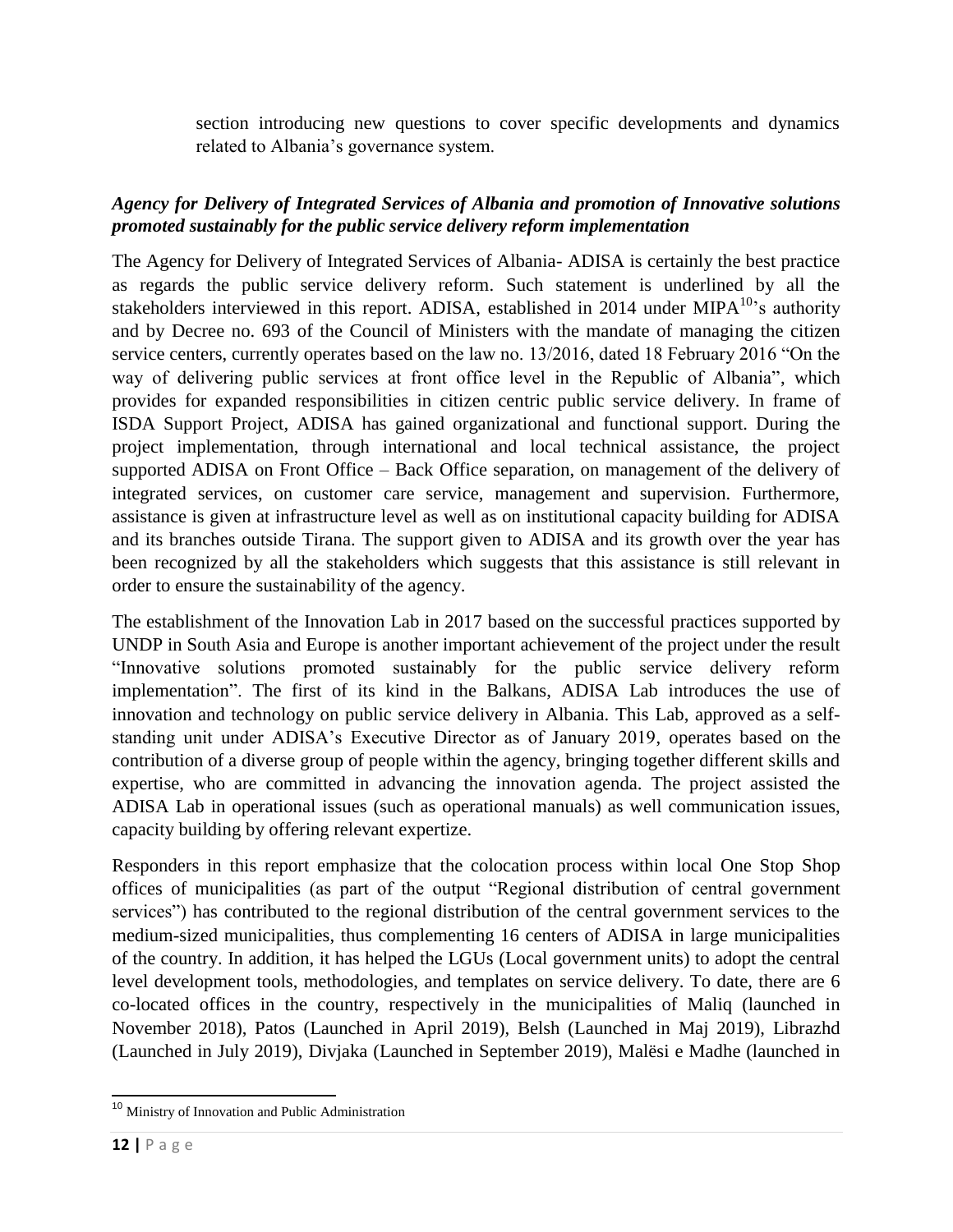October 2019) and another one in Kukës municipality which is expected to be opened in November 2019, and three more planned for early 2020. The ISDA Support Project, in close cooperation with STAR II project has contributed with knowledge transfer to LGUs and infrastructure, i.e. adoption of standardized practices; queue management and camera systems, IT equipment, etc. The project has supported ADISA in the production of a Standards Manual for Customer Care Front Offices for LGUs, and in providing municipalities ready for co-location with assistance in one-stop-shop space design, FO workflow and signage.

The geographical distribution of the ADISA offices, by making use of the one-stop shops Albania is far from reaching out the majority of the medium-sized municipalities of the country. In this regard, further support is needed, considering also the challenges that are faced such as lack of capacities of the local government units both at infrastructural and operational issues.

Reaching out citizens and businesses comprise the core vision of the ISDA Support Project and its activities have contributed to do that. In addition to the abovementioned assistance to ADISA centers in large municipalities and co-located centers in medium-sized municipalities, the project has established another contact point with citizens and businesses by introducing the first mobile delivery facility (MDF) targeting remote areas of the country. The first presentation of the mobile office was introduced in Zall-Herr administrative unit in October 2019 and it is in piloting phase in administrative units of Tirana. This facility is considered from responders and participants in the presentation event as an important facility that enables the contact and communication between citizens, businesses and central government, particularly avoiding long distances and lack of transport infrastructure of citizens in remote areas.

A core contribution under the support given to the Agency for Delivery of Integrated Services of Albania is the "Mystery Shopper" assessment of the central institutions in public service delivery- carried out by the consortium of three civil society organizations: The Institute for Development, Research and Alternatives (IDRA), the Gender Alliance Center for Development (GADC) and the Center for Information and Development (CID). This output is part also of the supporting activities in frame of the public service delivery reform. On its first report conducted in 2018, it has monitored and assessed the service's standards, the administrative function and interpersonal skills of the employees and the professionalism, transparency and appearance of 7 central government institutions and of ADISA. This assessment is considered as an added value that contributes in advancing the work and the quality of delivering the public services based on standards, however, responders underline the importance at expanding this monitoring tool also for other central government institutions. Mystery Shopping 2019 assessment is being currently conducted. The purpose in the future is to transform this as a standardized tool for performance monitoring and drive for improvement that can be comprehensively utilized by the Government of Albania for all public service providers and consistently throughout the year.

### **E-government agenda activities and management support to the reform leader institution**

Projects outputs for these envisioned results consists on providing E-Government expertise on the preparation of a pre-feasibility study on broadband development in Albania. This expertize is completed in 2017 and supported the Government of Albania strategic investment plans as well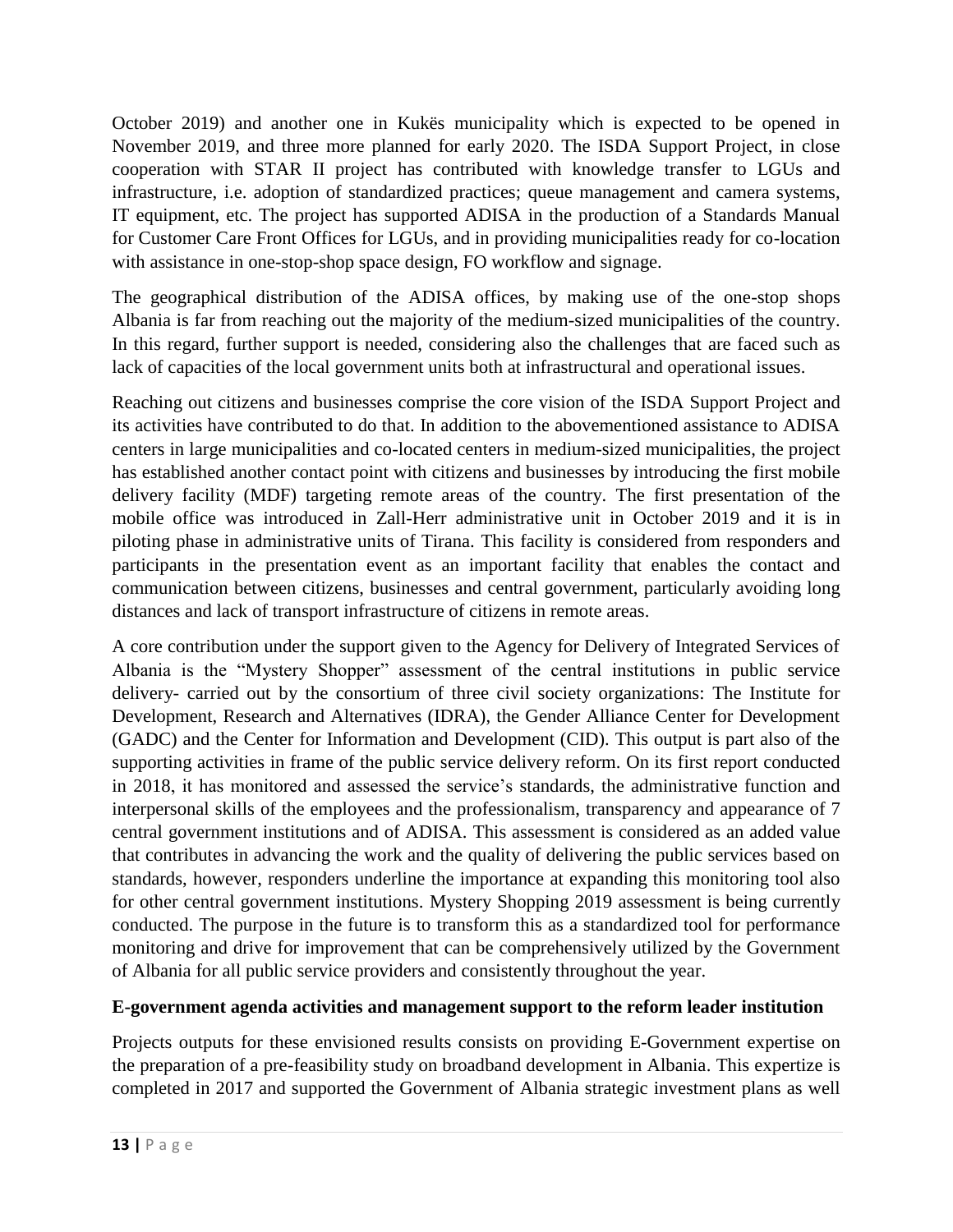as the digital integration pillar of the Western Balkans' regional economic area. Experts interviewed in this report considers the implementation of IT solutions are important at enabling public service delivery and increasing benefits to citizens and businesses. The project has also provided e-government expertise, including on guidelines related to planning, implementation and oversight for public services, and standards for increased service automation level. Current activities under this result are related to supporting ADISA in its initiative to increase capabilities of E-Albania usage by the citizens through the availability of double screen service windows in its centers and co-location locations.

Important highlights are given from the interviewers as regards the expertize offered by the project on standard compliance and quality assurance in public service delivery, reengineering and deregulation processes, front-back office separation and support to ADISA. Additionally, support is given to the reform leading institution which has been highly important since the beginning of the public service reform in 2014. The ISDA Support Project has continued in doing so during its implementation, however, changes in the government after the elections in 2017 have produced some challenges particularly related to the staff flow and need for sustainability of technical staff in the field.

### USE OF RESOURCES AND RISKS

The project is implemented in accordance with UNDP's National Implementation Modality, whereby the Office of the Deputy Prime Minister is the National Implementing Partner, on behalf of the Government of Albania. The highest management body for the project is the Project Steering Committee (PSC) which includes on the Government side: the reform leader, the appointed project director (who as of January 2019 is ADISA's Executive Director), ADISA, AKSHI (National Agency for Information Society), Delivery Unit / Prime Minister's Office, Deputy Minister of the Interior & Agency for Support of Local Self-Government (ASLG) /, and on the donor side: all contributing partners' representatives - the Italian Agency for Development Cooperation (AICS), the Austrian Development Agency (ADA), and UNDP – as well as EU Delegation and the World Bank- all partners in supporting the Albanian Public Service reform.

The UNDP is recognized in this report as a strategic partner of the Albanian Government which has contributed to address the development changes of the country and to support relevant interventions with sound coordination with the donor's community.

The project have involved both long-term and short -term staff, respectively composed by National project manager and a Project assistant and by local and international experts with a strong background in the various sub-areas of public service delivery and innovation.

Over the past years, the project has identified and addressed several risks that might have influenced the implementation of the project, such as: the Institutional resistance to inter-agency collaboration; Inadequate institutional capacity to deliver reforms; Inadequate political will to implement specific reforms; changes due to the 2017 national and 2019 local elections; Lack of timely and sufficient resource mobilization based on the funding availability and willingness to commit from potential partners. However, it is evident that the project has succeeded to mitigate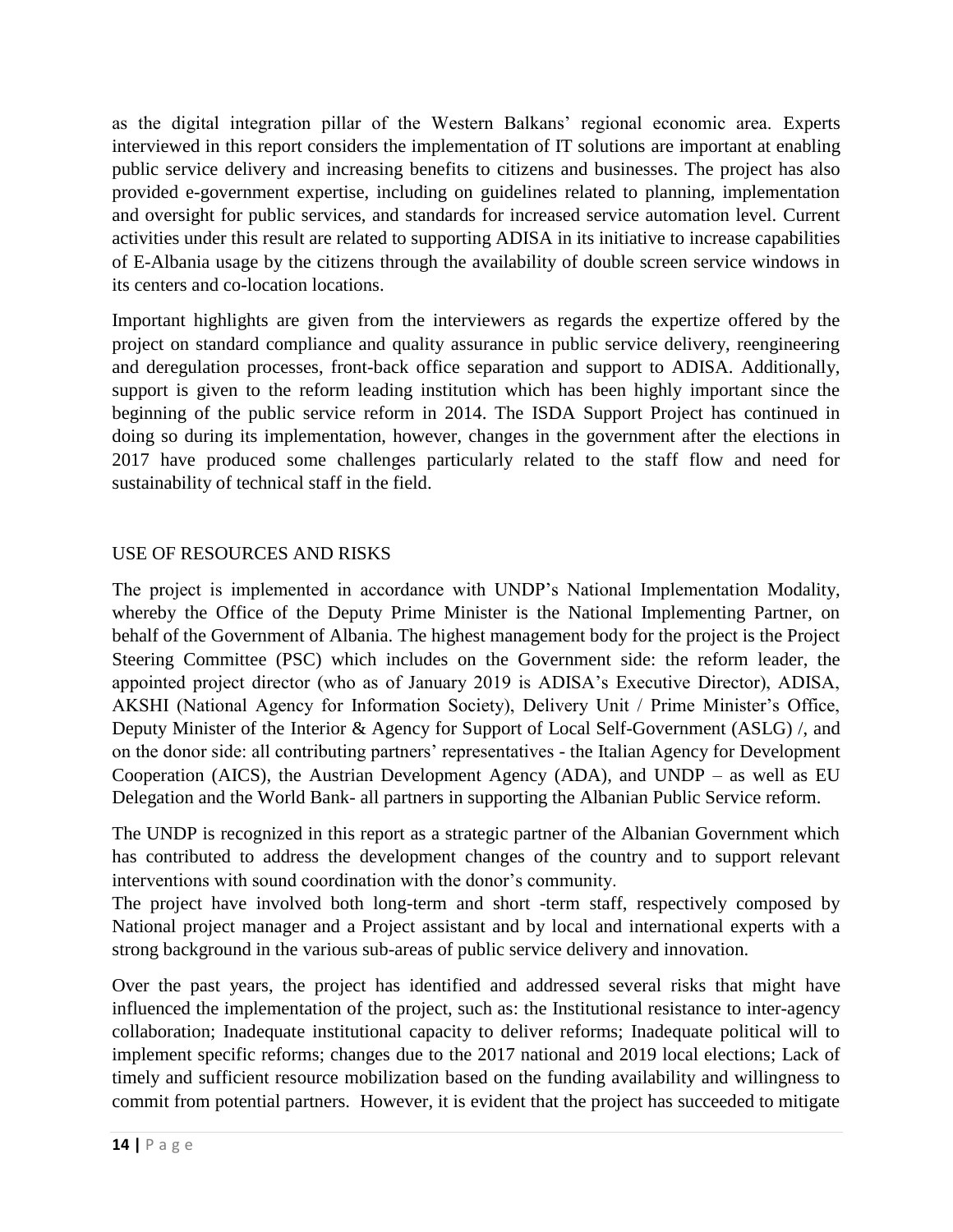the risks through continuous consultancy with key stakeholders and analysis. In this regard, the project successfully managed the government changes after the general elections in 2017 which included the suppression of the position of the Minister of State for Innovation and Public Administration in the new cabinet and transition of the reform leadership to the Deputy Prime Minister (DPM) since September 2017 and the replacement of the deputy prime minister in 2019.

Taking into consideration also the complexity of the project, the project stakeholders consistently underlined that the project manager has ensured timely planning and management of the project. However, responders highlight the need for more technical staff of the reform leader institution (DPM office).

All the stakeholders interviewed in frame of this evaluation report considered that the various project activities increased their knowledge and skills, particularly those related to innovation. Most stakeholders confirmed that the project strengthened the capacity of the central government institutions on public service delivery.

All sources of information confirm that the project is implemented as planned and in line with the government needs and challenges as regards the implementation of the public service reform.

## <span id="page-15-0"></span>Impact and Sustainability

Different stakeholders shared their views in frame of this assessment report on the role that the ISDA Support Project has played at developing the Albanian's government reform to improve the public service delivery. All of the individuals unanimously agreed that the project impact is high at policy level as well as at capacity building level. This, due to the political commitment, the individual commitment of the reform leading institution and of the commitment of the UNDP project management.

In regard to the impact and the sustainability, the pool of expertise offered by the project since the beginning of the government reform is another key contribution of the project. Such statement is confirmed by all the stakeholders who emphasize it as a must, not only at the beginning of the reform (central government institutions required capacities), but even in the future, particularly focused on innovative solutions.

Coherency and the relevance of the project to the needs of the Albanian administration at improving the public services is evident, based on its impact and its milestones throughout its implementation. Innovative ideas and solutions that are promoted particularly over the past 2 years have moved forward the quality of offering public services with focus on citizens, taking into consideration the vulnerable groups of the society too. The project assistance to the legal and strategic frameworks is a contribution to long-term processes of the public service delivery which should be consolidated in the future.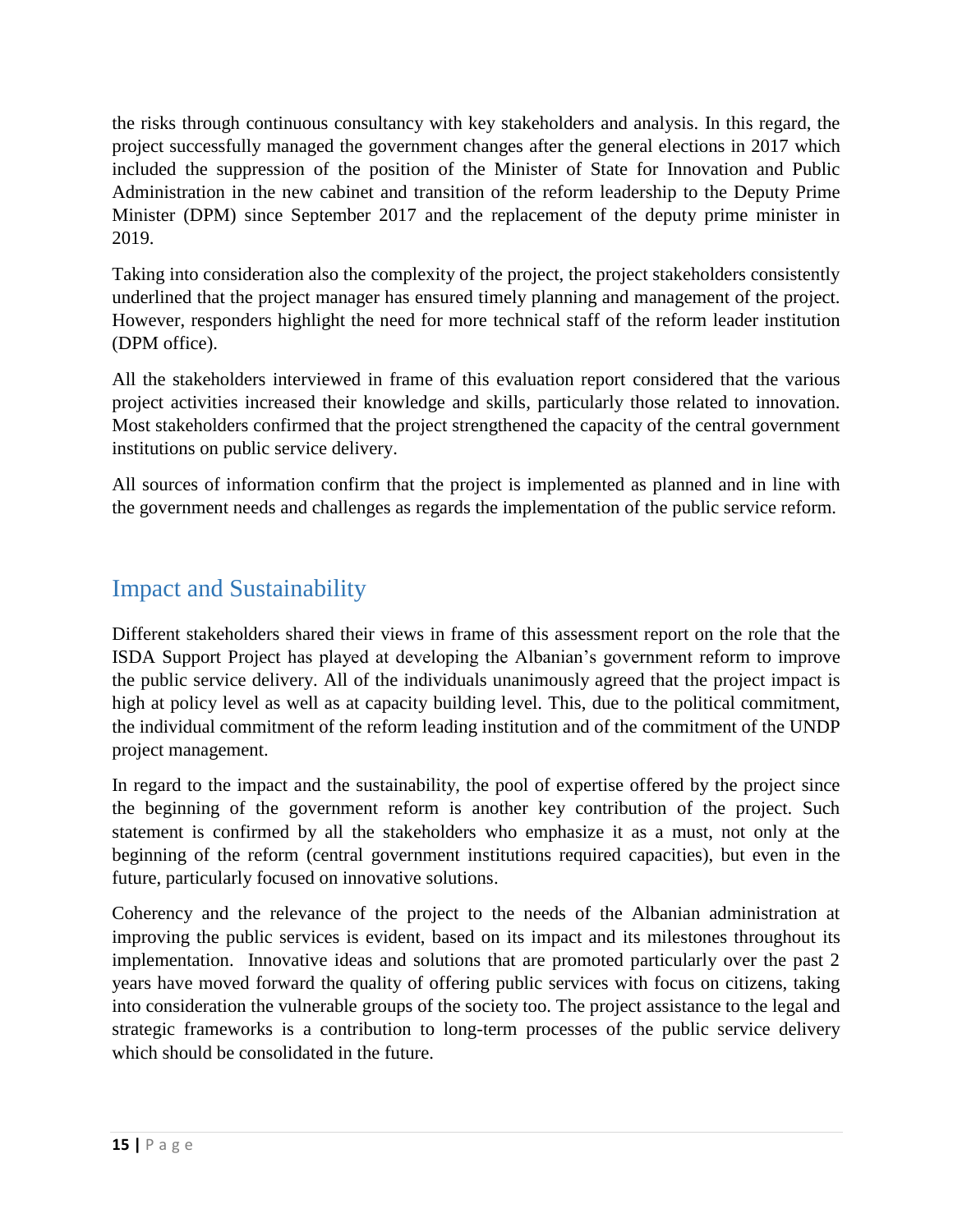The support given to the public administration in frame of the reform undertaken in 2014, has its impact to the citizens- as the final intended target group standing at the core of the public service delivery reform. From the citizen's perspective, ADISA's regional and co-located offices are very important and have facilitated the communication between them and the central public institutions. Furthermore, these offices and quality services are considered as important tools as changing the culture among citizens and increase their trust in government institutions. Separation of the front and back office has been an enormous effort which has increased the professionalism of the administration and the quality of the services too.

At activity level, highest perception of impact was reported for ADISA which is considered an important entry point to the general public service delivery in Albania. However, at this stage, ADISA faces several challenges particularly related to its sustainability, its business model, its geographical expand and staff.

## <span id="page-16-0"></span>Key Conclusions

The main conclusion is that the project has made an excellent progress by fully achieving its objectives.

Some more specific conclusions that can be made following the evidence collected during the evaluation are as follows:

*Conclusion 1* – The ISDA Support Project has played an important role at the development of the Albanian government public service delivery reform by directly contributing in this field since the project's start in 2014. This is done by offering capacity building and expertize in core processes of the reform as well as in the legal and strategic framework.

*Conclusion 2*: The project responded to the development challenges of Albania at promoting a responsive and transparent system of public service as a critical precondition for Good Governance and Sustainable Development of the country. The project was tailored to the country's needs and the beneficiaries were satisfied that the project's approach and the implemented activities were relevant for their work and the national context.

*Conclusion 3*: The project was fully in line with the sustainable economic and social development goal set out in the National Strategy for Development and Integration (NSDI) 2015–2020. It responds to the overall framework for the modernization and transformation of institutions and practices of public administration in the country as part of the Cross-Cutting Public Administration Reform Strategy (PAR) 2015–2020 as well as to the vision of the Cross-Cutting Strategy "Digital Agenda for Albania" (DAA) 2015–2020 and to the Sustainable Development Goals.

*Conclusion 4:* The project was driven by inclusiveness approach, thus gave emphasize to the gender-related issues and to the human rights which were integrated into project activities. However, more concrete activities should be taken into consideration in the future.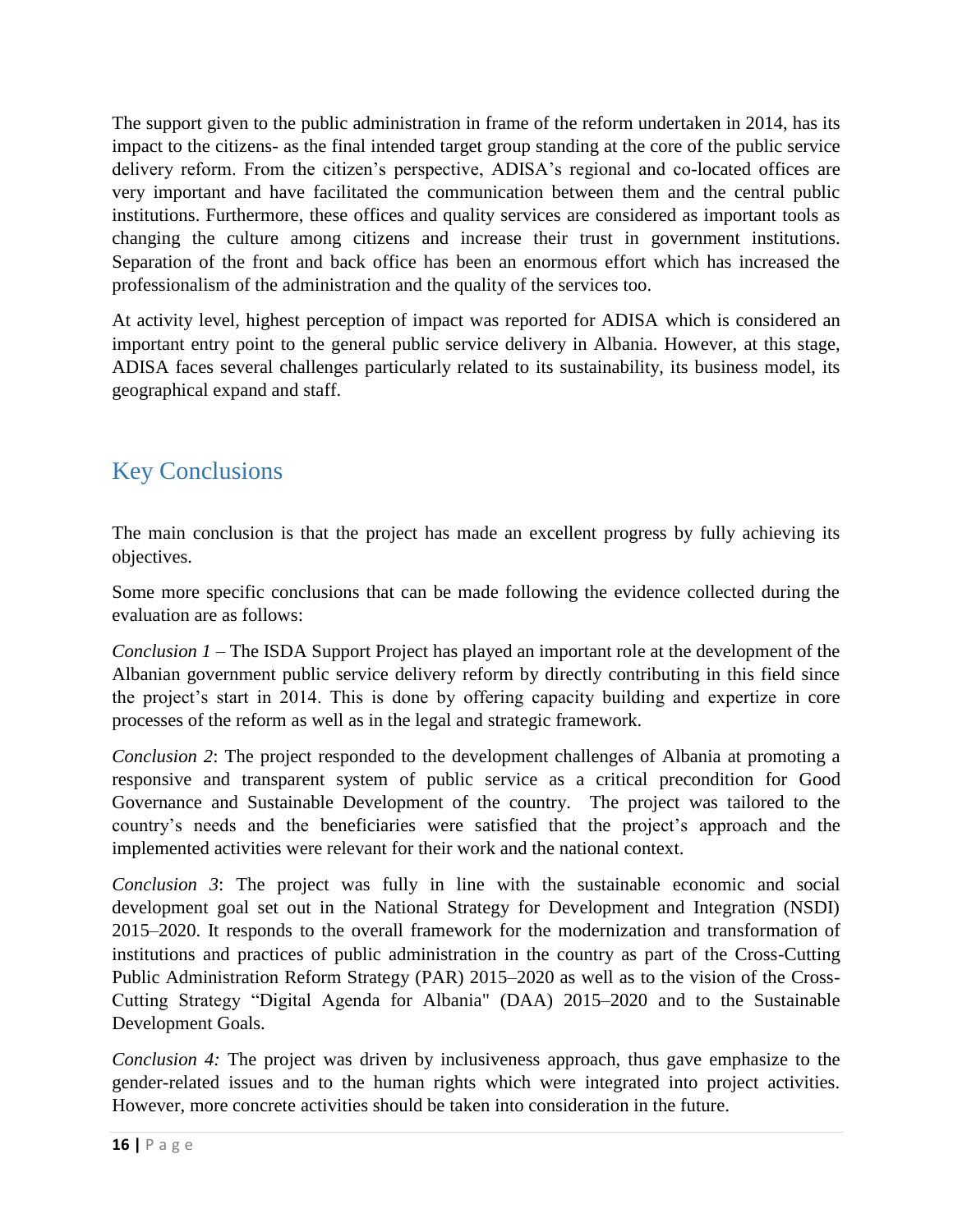*Conclusion 5*: The project management structure contributed to effective implementation of the project and responded to the needs of the beneficiaries, particularly related to the government changes. Most information sources indicated that the collaboration and coordination among beneficiaries was effective. This collaboration was seen as one of the main strengths and successes of the project as it helped to build relevant synergies.

*Conclusion 6:* UNDP has been focused to ensure the sustainability of the results by offering strong management assistance, building synergies among beneficiaries and the donor's community, support in policy formulation and institutional capacity building, identifying and adopting best practices and promoting innovative solutions for the public service delivery system in Albania.

*Conclusion 7:* The capacities of civil society actors were recognized throughout the project implementation and cooperation arrangements were established which ensured their participation in different activities. The project management has carefully undertaken the stakeholder analysis from the start of the project in order to include specific activities targeting civil society.

*Conclusion 8.* The project success was due to a mixture of factors and actor's commitments, such as of the political will and the commitment of Ministry of Innovation and Public Administration and later of the Deputy Prime Minister office, commitment of the donors as well as the capacities and the commitment of the project management and the steering committee members.

*Conclusion 9:* According to the analysis conducted as part of this evaluation, weaknesses (also part of the risk analysis of the ISDA Support Project) on the overall implementation of the public service delivery reform are faced over the years particularly related to the staff flow of the reform leader- following the changes in the government. The project has achieved to exceed this weakness.

*Conclusion 10*: The regional enlargement of ADISA supported by the project is very important at improving the citizen-centric approach. As such, the co-location is acknowledged as a keysuccess of the project. However, in order to boost the impact of these initiatives at local level, particularly in remote areas, a strong engagement of citizens and their ICT literacy is needed. As it is stated also by the Balkan barometer 2019, the rate of utilization of e-government services is low for a mixture of reasons, particularly having to do with the availability and ease of access. In this regards, the mobile facility initiated by the ISDA Support Project is of a high importance at approaching to the citizens in remote areas that have both limited access and limited ICT capacities.

### <span id="page-17-0"></span>Lessons Learned

The close collaboration among ISDA Support Project staff and state/non state stakeholders of the project was broadly recognized as a crucial element in the successful implementation of the project. As confirmed during the interviews, this close and consistent collaboration was achieved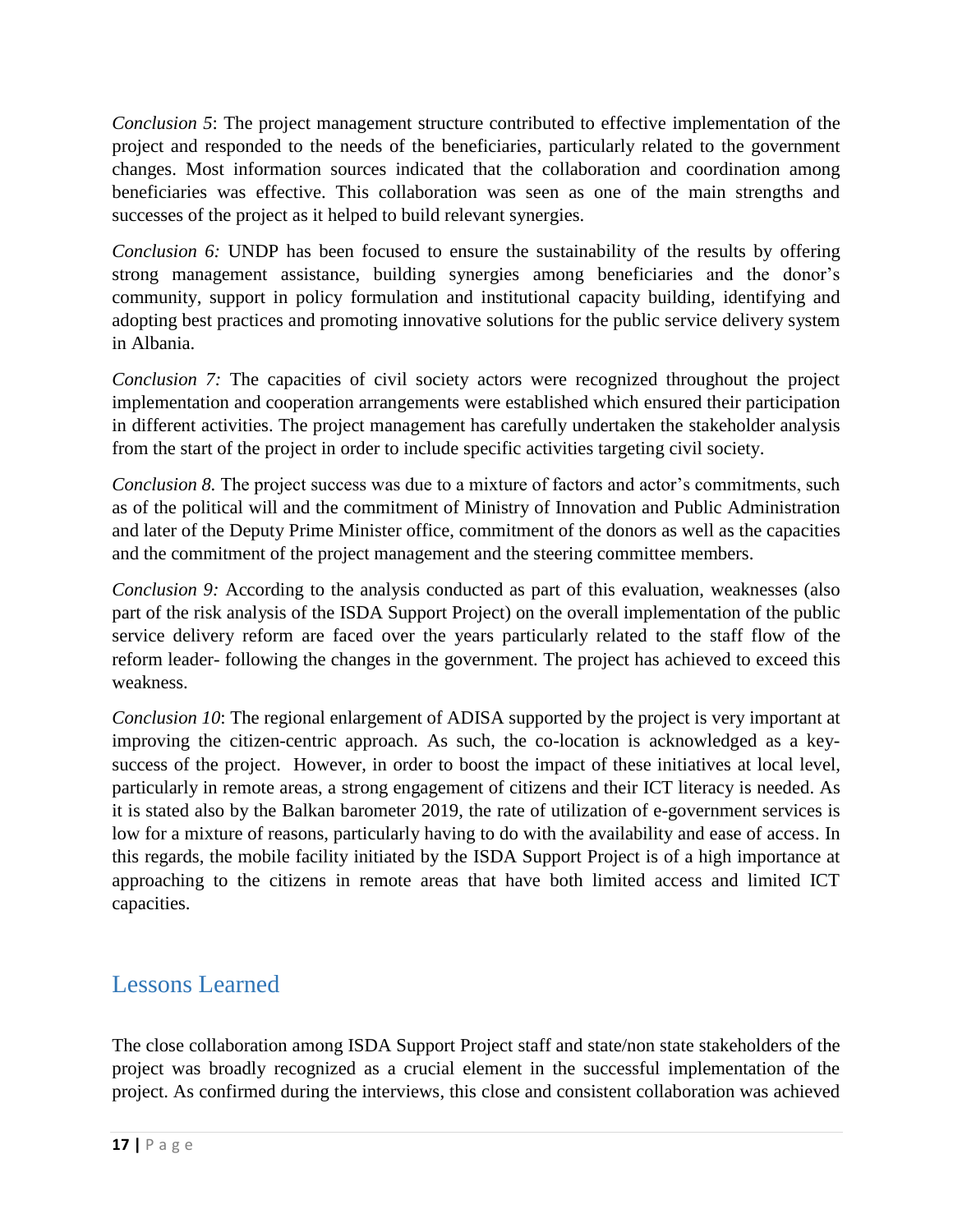by setting clear goals, ensuring open and frequent communication as well as avoid overlapping of the activities with other initiatives in the field.

In this context, the ISDA Support Project was perceived as an important actor, contributing particularly at increasing the capacities of the government's administration and at policy formulation since the start of the public service's delivery reform in Albania.

*Lesson 1.* The project's implementation reveals the importance of being pro-active in providing support to the policy formulation and in responding timely with relevant capacities/expertise to the development challenges emerged since 2014.

*Lesson 2*. The success and effectiveness of the project and its outputs have been timely institutionalized without any substantial delay. This, due to the government and donors commitment too. However overall, the reform leader institution and ADISA needs more capacities and skilled staff and this is a consistent challenge which should be addressed in the future in order to avoid any potential delay both at policy level and at the self-sufficiency of ADISA.

*Lesson 3*: Throughout the implementation period of the project (of the Public Administration Reform too), different challenges and needs have developed. After 5 years, further challenges are particularly related to the quality of the services and to the financial sustainability of ADISA. To date, one of the most challenging issue of ADISA is lack of financial resources for staff needed, considering also its geographic expansion throughout Albania. This challenge has been addressed so far in collaboration with the Ministry of Finance, however, in mid and long term and given the ADISA's vision and its mission, ADISA should act on the basis of a business model which ensures the self-sustainability of this agency.

*Lesson 4*: E-government agenda is also a key component at improving service delivery. As such, AKSHI (the National Agency for Information Society) has been partner of the project and of the broad service delivery reform. Responders in this evaluation underline the importance and role of coordination so far with AKSHI.

## <span id="page-18-0"></span>Recommendations

Given the complexity and the nature of the entire public service delivery processes and reform, the project should continue to consolidate the results achieved over these years. In frame of this report, there are no substantial recommendations related to the project cycle management and to the UNDP strategic commitment to respond to the Albania's challenges in the field of the public service delivery reform as one of the main components under the good-governance pillar. Responders during the interviews do confirm the important UNDP's role and vision too. The recommendations below are focused on the new challenges that should be addressed at ensuring the sustainability and the quality of the public service delivery.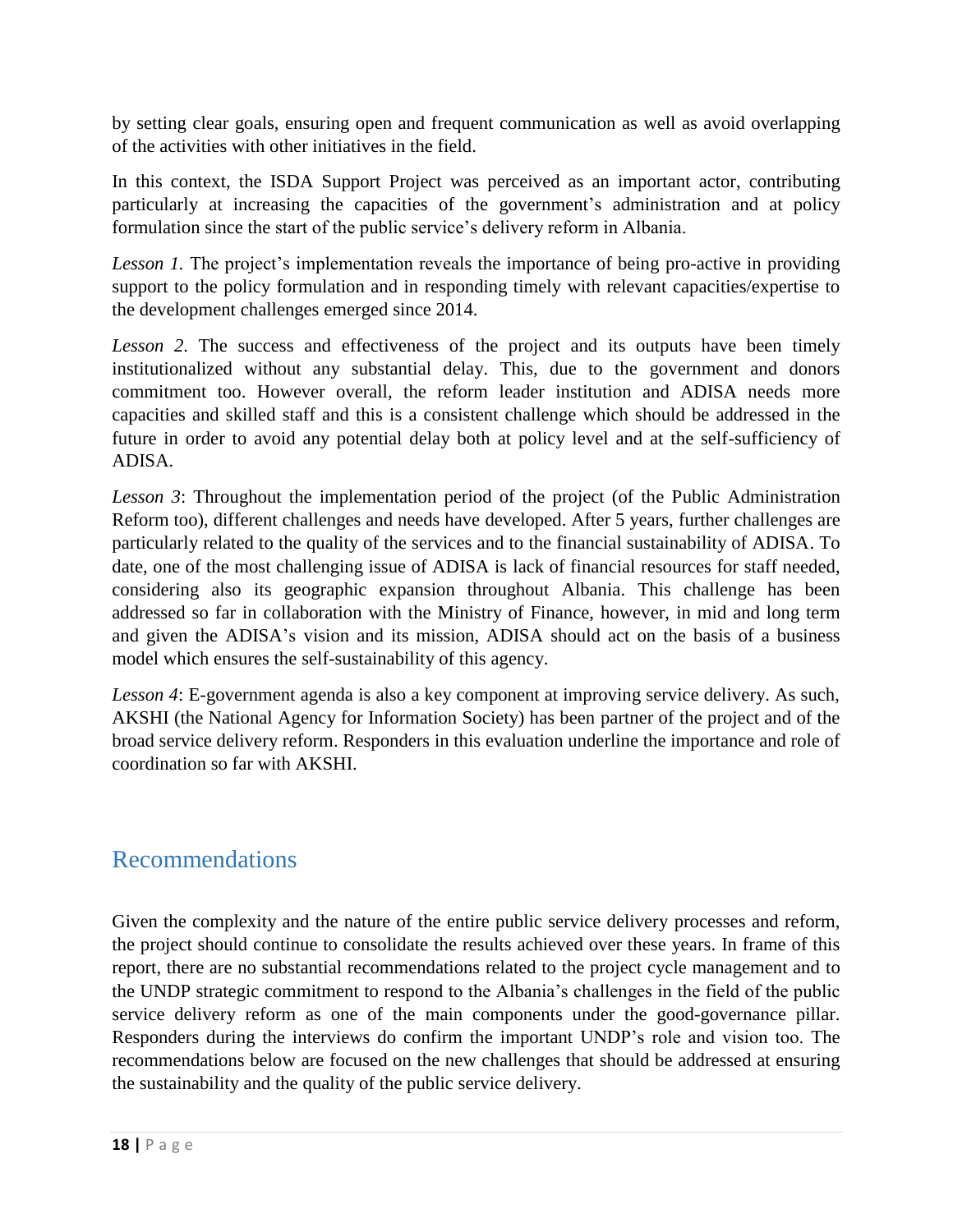*Recommendation 1:* The reform leading institution, given its important role, should improve capacities on technical expertise/staff in order to better respond to the dynamics of the reform's implementation.

*Recommendation 2:* Following the abundant support given to ADISA during these years, it is important to build its ownership, to consolidate its capacities and the self-sustainability. Interventions in this regard should be a mixture of capacity building to the existing and future staff (on topics related to the service quality, performance monitoring and evaluation), boost use of innovative tools (through the innovation lab) and assistance to ADISA's organizational structure aiming to sustain its capacities and staff.

*Recommendation 3:* The extent to which the reform has been implemented so far in Albania is based also on the valuable contribution from different donors support, such as the Italian and Austrian governments, United Nations, the European Union, and the World Bank. However, the donor support over the next years is still very crucial in order to consolidate even more the results achieved so far, to accelerate the processes and to respond on time to the needs particularly at increasing the services also from other central institutions and expanding these services all over the country.

Conclusions, lessons and recommendations suggests that (due to their nature and complexity), some of the project outputs needs to be consolidated in the following years, such as ADISA's business model and its geographic enlargement, government efforts in advancing and supporting its digital agenda as well as further assistance to the vulnerable groups such as Roma community and people with disabilities.

*Recommendation 4:* Based on the citizen-centric approach, it is recommended that additional focus should be paid to the citizens in remote areas. The ADISA Mobile Office Facility is an important initiative which should continue and expand in the future in all remote areas of the country. Based on the success of the co-location model, the Mobile Office Facility can make use of local capacities on the ground.

*Recommendation 5*: As stated in this report, the project has paid special attention to the vulnerable groups and to gender issues. In this regard, it is recommended that the future activities should be focused on ICT literacy for these groups, development of relevant training materials targeting different age groups (especially youth in remote areas). Such initiatives can be coordinated with the education institutions in the targeted areas.

*Recommendation 6*: The success of the public Service Delivery reform is two-sided, depending both on the government's and the citizen's commitment. It is recommended that in the future, additional awareness raising campaigns should be focused on citizens, in order to increase their involvement as beneficiaries of the public services (i.e continue promotion of the Citizens Charter) and as monitoring agents of the public service's quality.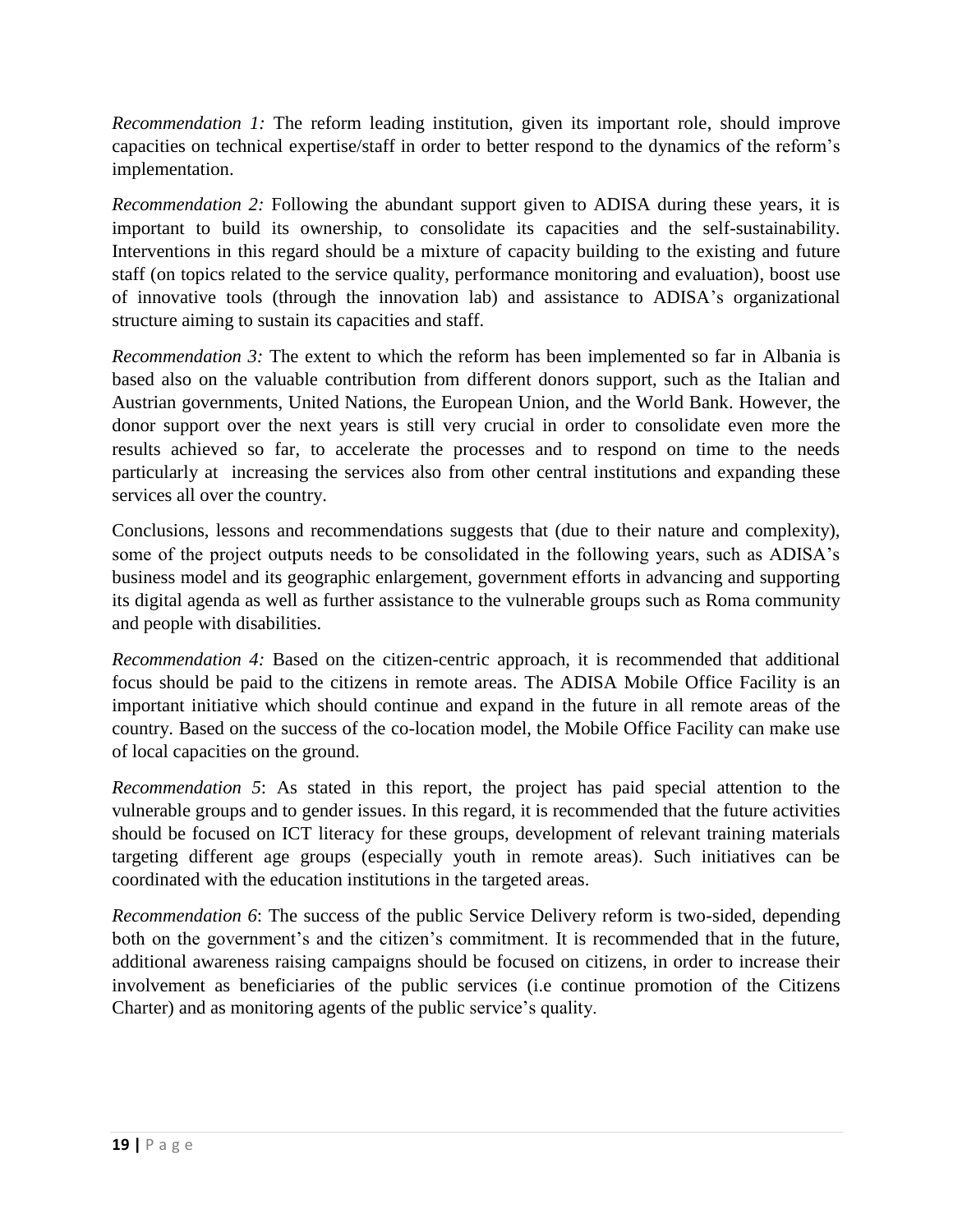### <span id="page-20-0"></span>ANNEX A- Terms of Reference

Re-Advertisement - Senior Expert for Final Project Assessment

| Location :                                  | Tirana, ALBANIA                                                           |  |  |
|---------------------------------------------|---------------------------------------------------------------------------|--|--|
| <b>Application Deadline:</b>                | 13-Aug-19 (Midnight New York, USA)                                        |  |  |
| <b>Type of Contract:</b>                    | <b>Individual Contract</b>                                                |  |  |
| <b>Post Level:</b>                          | <b>National Consultant</b>                                                |  |  |
| <b>Languages Required:</b>                  | English                                                                   |  |  |
| <b>Expected Duration of</b><br>Assignment : | 25 working days with 4 one-day field missions, within 26<br>November 2019 |  |  |
| <b>Background</b>                           |                                                                           |  |  |

The Government of Albania is reforming its public service delivery through a citizen-centric approach. The reform represents the Government's determination to improve service access and quality for citizens and businesses and increase efficiency in the Albanian public administration as a means to strengthen the rule of law and fight corruption, foster a customer-care culture, strengthen compliance with the EU integration agenda, and align with commitments under Southeastern Europe regional initiatives and the UN Sustainable Development Goals. As a continuing government priority since April 2014, the reform is now under the leadership of the Deputy Prime Minister (DPM).

Conducted in implementation of the Cross-Cutting Public Administration Reform Strategy (PAR) 2015–2020, which constitutes the overall framework for the modernization and transformation of institutions and practices of public administration in the country, as well as the Cross-Cutting Strategy "Digital Agenda for Albania" (DAA) 2015–2020, while in line with the National Strategy for Development and Integration (NSDI) 2015–2020, the reform is guided by the Long-term policy document on the delivery of citizen-centric services by central government institutions in Albania (LTPD) approved by the Decision of the Council of Ministers No. 384, dated 25 May 2016.

As part of the reform, in October 2014, ADISA, the Agency for the Delivery of Integrated Services in Albania, was established to manage the centralized public service delivery to the citizens. Positioned as reform champion, its mandate, based on the law no. 13/2016, dated 18 February 2016 "On the way of delivering public services at front office level in the Republic of Albania", includes the implementation of the separation of the front office (FO) from the back office (BO) in all central institutions. This process entails the overhaul of public service delivery in Albania with the establishment of service standards for the citizens and performance monitoring for service window clerks, based on a customer-care culture.

Since mid-2014, UN Albania has provided support for the public services reform through technical assistance, which has been structured within a donor pool fund project format under the name of "Support for Innovation against Corruption: Building a Citizen Centric Service Delivery Model in Albania" (ISDA Support Project).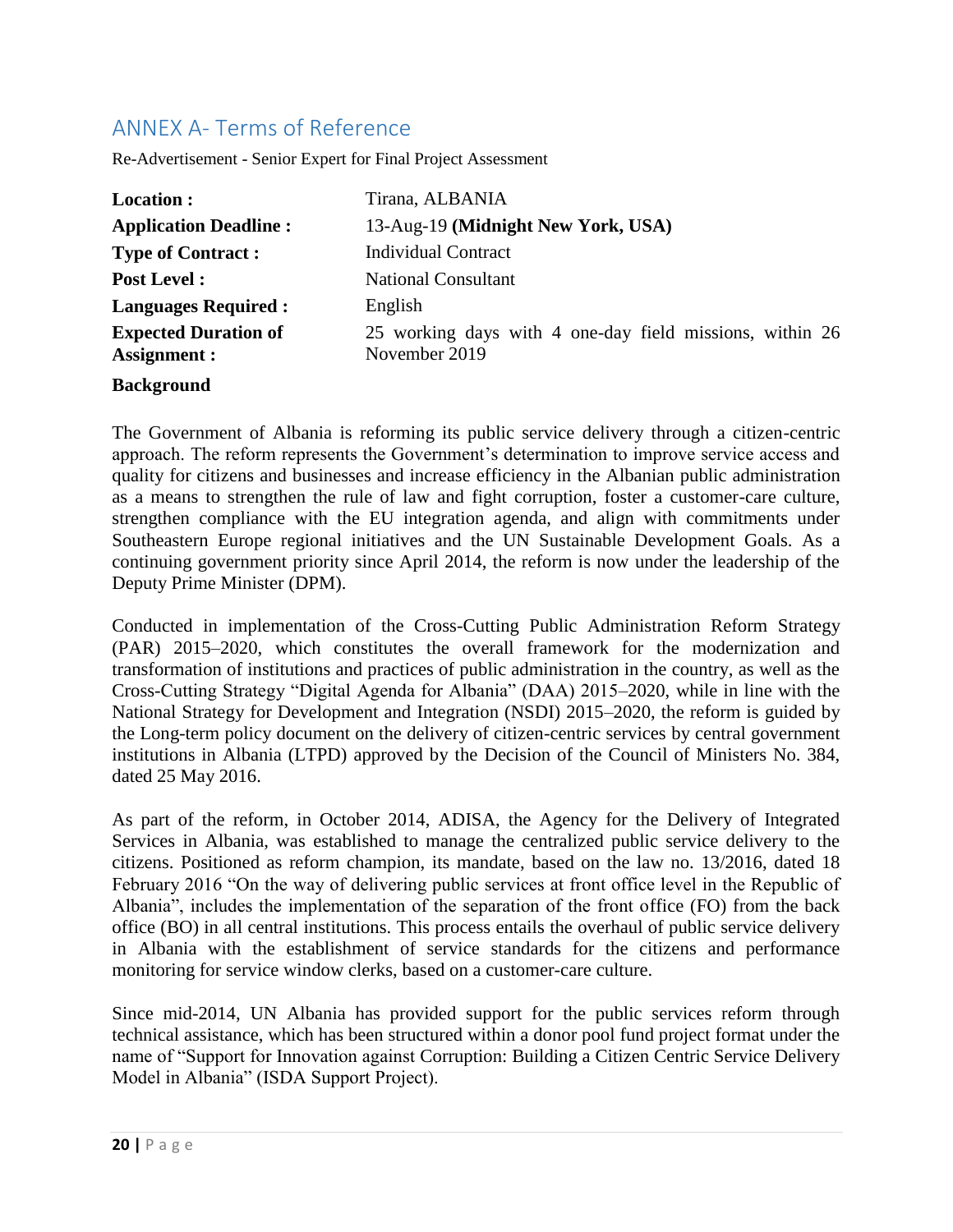The current contributors to the pool fund are the Government of Italy, Government of Austria and the UNDP. Implementation follows UNDP's national implementation modality. UNDP provides project and financial management support in accordance with UNDP's regulations and rules for project management.

The results of the ISDA Support Project, which is scheduled to be concluded by 31 December 2019, include:

- Long-term public service reform policy document;
- Design of the Front Office Back Office (FO-BO) separation model and its piloting;
- Establishment of service delivery standards;
- Support for the development of multi-channel service delivery, including online;
- Institutional capacity building for ADISA to implement the service delivery reform;
- Technical assistance in reform management, monitoring and communications.

#### **Duties and Responsibilities**

#### **Objective and scope of the assignment**

The aim of the evaluation is to analyze ISDA Support Project process of implementation, the impact and changes that have occurred within beneficiaries and systems, identify problems and constraints that have been encountered, outline important lessons to be learned, and provide insights for the implementation of future projects in the relevant area.

The evaluation objectives include the following:

- 1. Measuring to what extend the ISDA Support Project has implemented the activities, delivered outputs and attained outcomes and specifically achieved development results;
- 2. Generating substantive evidence-based knowledge and recommendations for improved future assistance.

More specifically the evaluation will:

- 1. Review the project 's design and internal coherence (needs and problems it sought to solve);
- 2. Analyze and evaluate the sustainability of project interventions;
- 3. Provide feedback on the soundness (defined as relevance, effectiveness, efficiency, impact and sustainability) and impact of project results;
- 4. Based on the analysis and evaluation conducted over the experience of ISDA Support Project, extract lessons learned and provide recommendations for follow-up.

The conclusions and recommendations generated by this evaluation will be addressed to UNDP, the Project Steering Committee, and other partners involved in the project implementation.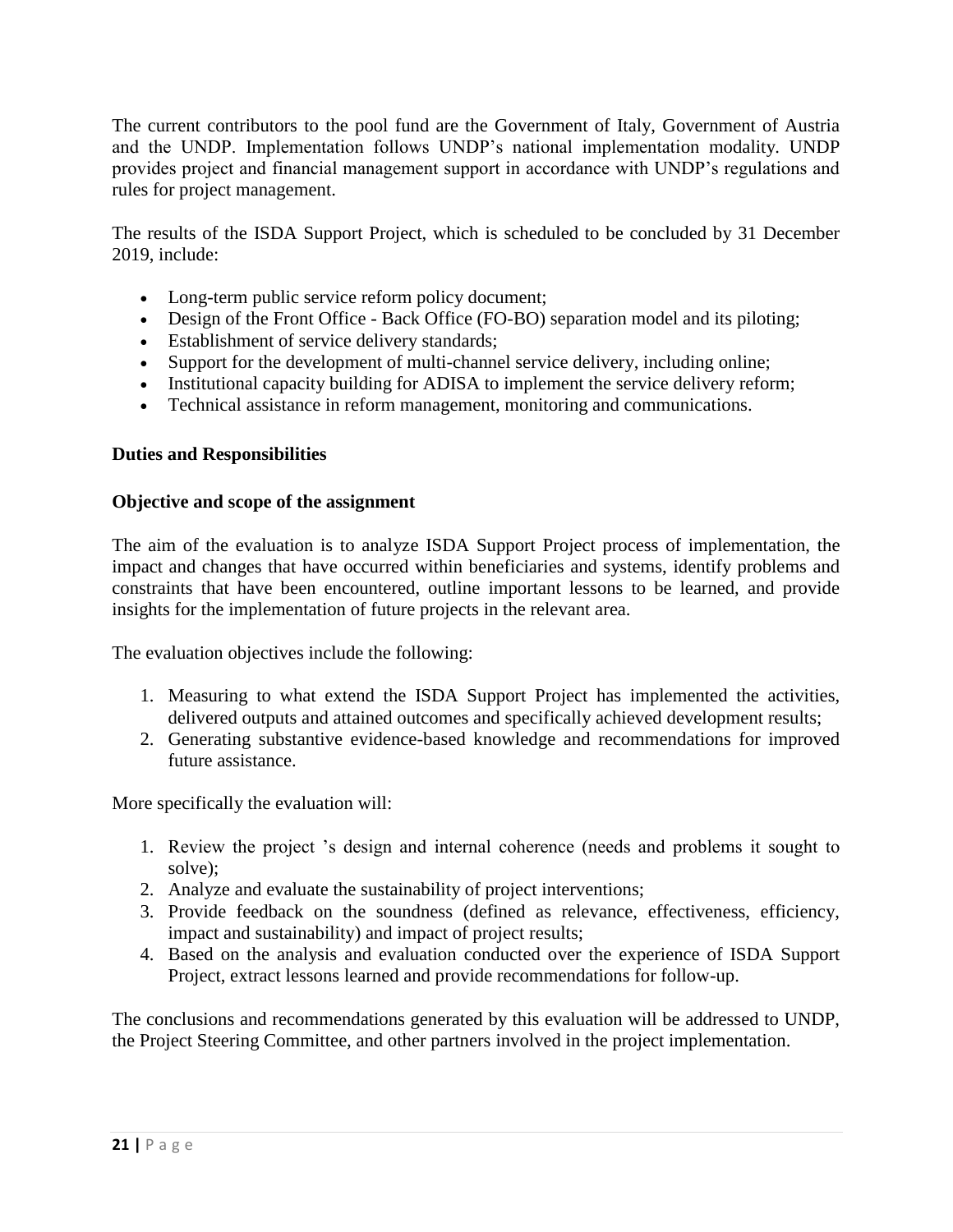### **Evaluation methodology**

The evaluation shall be based on the standard evaluation criteria including relevance, level of achievement of project objectives, effectiveness, efficiency, impact, sustainability as well as results-based management approach. More concretely:

- **Relevance:** The expert will assess the degree to which the project takes into account the local context and development problems. The evaluation will review the extent to which the objectives of the project are consistent with beneficiary requirements and needs and assess whether the approach was coherent with the Country's policies. The evaluation will also review the extent to which the project design was logical and coherent, and it will assess the link between activities and expected results, and between results and objectives to be achieved.
- **Effectiveness:** The evaluation will assess the extent to which the project's objectives have been achieved, compared to the overall project purpose. In evaluating effectiveness, it is useful to consider: I) if the planning activities are coherent with the overall objectives and project purpose; 2) the analysis of principal factors influencing the achievement or non-achievement of the objectives.
- **Efficiency:** To which extent is the intervention efficient in terms of resources and input committed when delivering outputs and immediate results?
- **Impact:** The evaluation will assess the main impact effectively achieved by the ISDA Support Project in the context of reference.
- **Sustainability:** The evaluation will assess the project capacity to produce and to reproduce benefits over time. In evaluating the project sustainability, it is useful to consider to what extent intervention benefits will continue even after the project is concluded and the principal factors influencing the achievement or non-achievement of the project sustainability.

The expert will use methodologies and techniques as determined by the specific needs for information, the availability of resources and priorities of stakeholders. In all the cases, the expert are expected to analyze all relevant information sources, such as annual reports, project documents and files, country development documents, and any other documents that may provide evidence on which to form opinions. The expert is expected to use interviews as a means to collect relevant data for the evaluation.

The methodology and techniques to be used in the evaluation should be described in detail in the inception report and the final evaluation report, and should contain, at a minimum, information on the instruments used of data collection and analysis, whether these be documents, interviews, field visits, questionnaires or participatory techniques.

It is expected that the expert will conduct consultations and meetings with project partners and representatives of relevant projects, as well as other actors involved in the sector.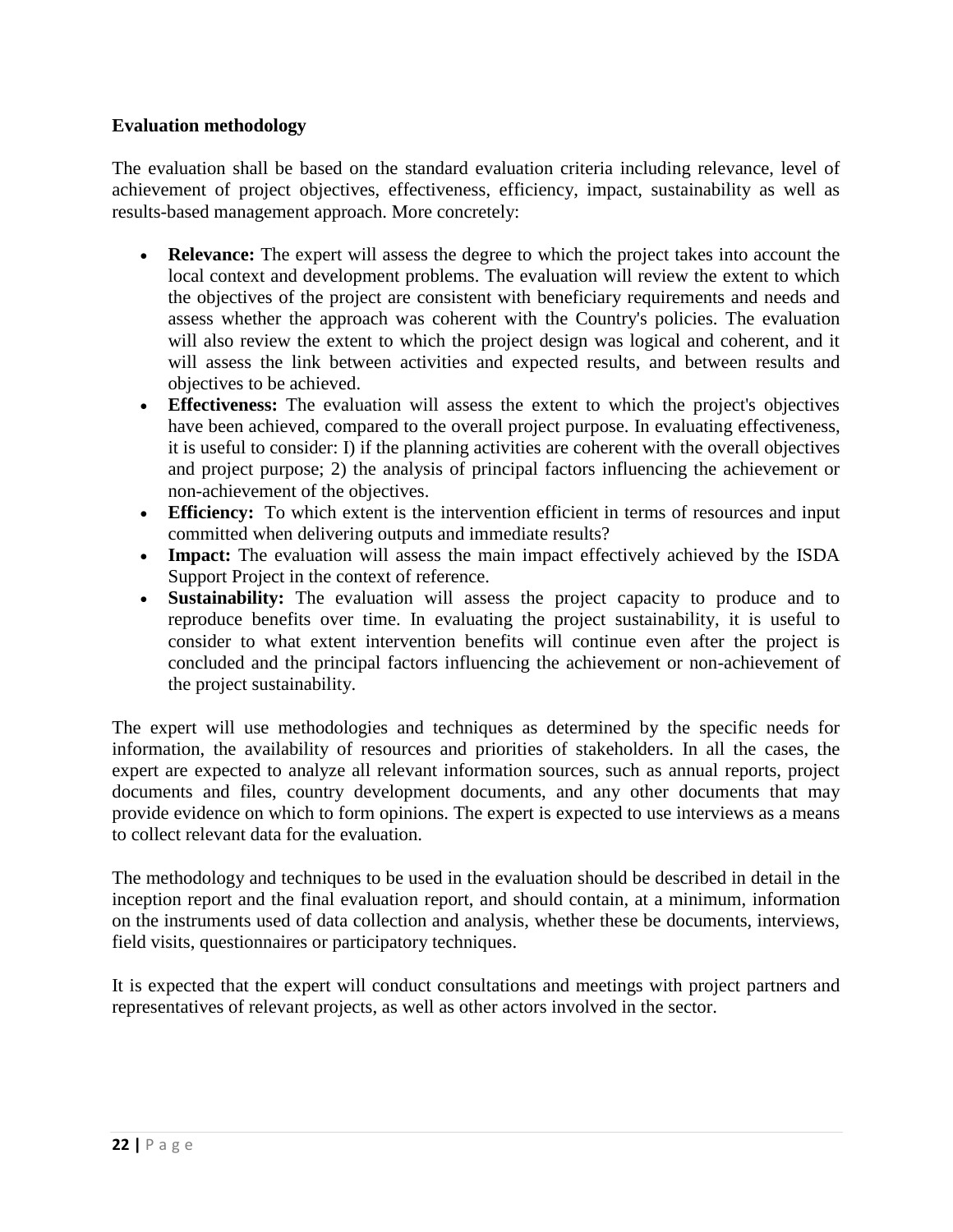### **Outputs and deliverables**

The expert shall produce the following deliverables through the course of the assignment.

**Work plan** – In 2 working days following the assignment kick-off. The work plan will include a detailed approach and methodology and schedule. In particular, the work plan will specify a clear approach to data collection and work organization to examine the project in its full scope.

**Presentation of findings –** Within 18 working days following the assignment kick-off. The purpose of the presentation of findings and preliminary recommendations to key stakeholders is to provide an opportunity for initial validation and support further elaboration of the expert's findings and recommendations.

**Final evaluation report** – Within 5 working days of receiving the consolidated comments, the expert shall submit the final document that addresses relevant comments and provides comprehensive reporting on all elements of the assignment.

#### **Evaluation Report Outline**

As a minimum, the Evaluation Report (draft or final) shall include the following components (the exact structure of the report may be influenced by the project components and components of the Evaluation TOR):

- 1. Executive Summary
- 2. Introduction
- 3. Project outline
- 4. Methodology
- 5. Analysis
- 6. Findings
- 7. Best Practices and Lessons Learned
- 8. Recommendations
- 9. Relevant Annexes, for example:
	- 1. List of people interviewed
		- 2. List of acronyms
		- 3. Evaluation work plan and ToRs
		- 4. List of key reference documents

#### **Implementation Arrangements**

In consultation with the Senior expert and as requested, UNDP/ISDA Support Project personnel will make available all relevant documentation and provide contact information to key project partners and stakeholders, and facilitate contact where needed.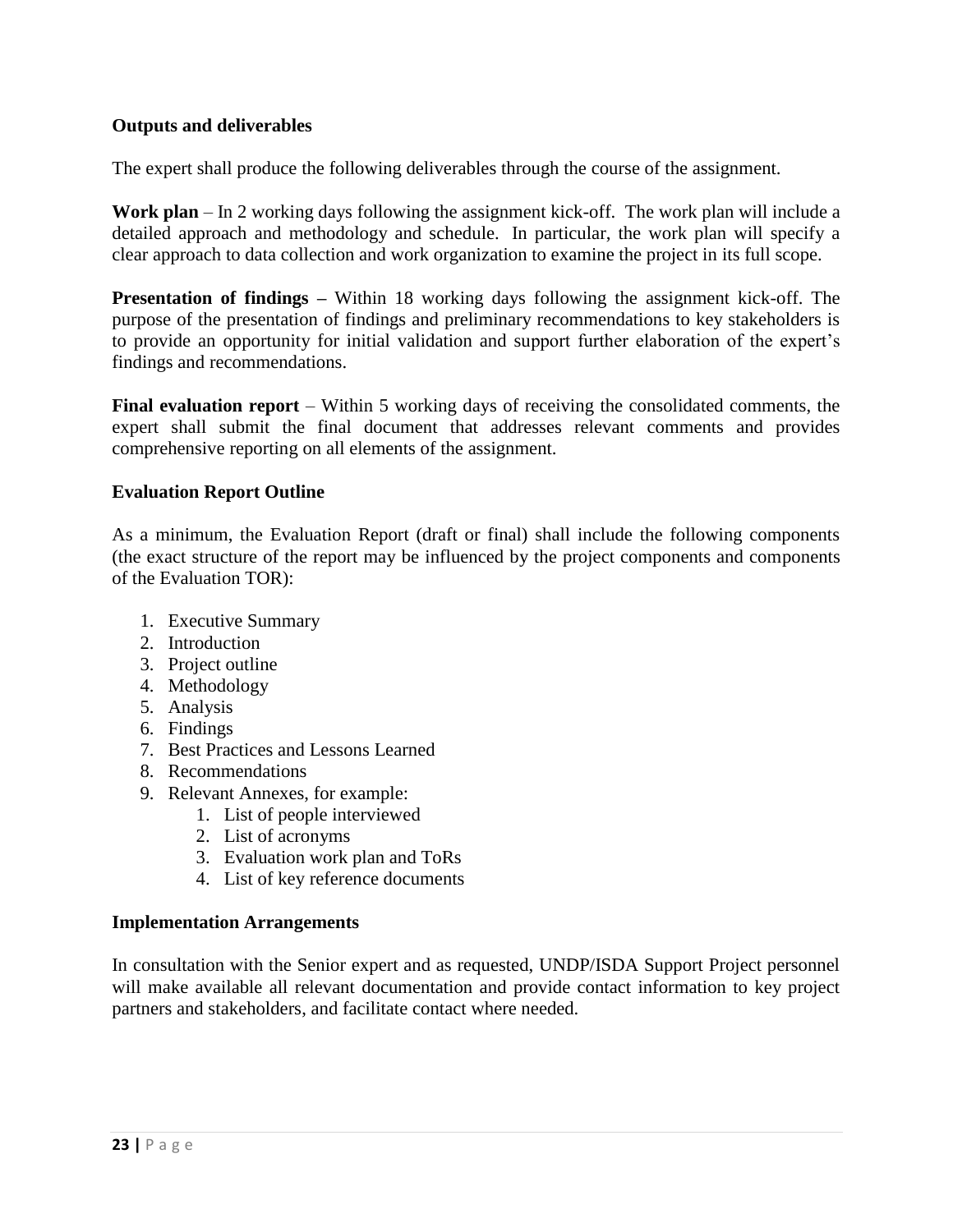### **Duration and remuneration**

UNDP will fund the costs of the consultancy work as per UNDP regulations. The duration of the consultancy is 25 working days during the period of August – November 2019.

#### **Competencies**

#### **Corporate Competencies:**

- Demonstrates integrity by modelling the UN's values and ethical standards;
- Promotes the vision, mission, and strategic goals of UNDP;
- Displays cultural, gender, religion, race, nationality and age sensitivity and adaptability.

#### **Functional Competencies:**

- Demonstrated experience in program design, monitoring and evaluation;
- Knowledge, experience and understanding of the public administration strategy and public services reform Albania;
- Demonstrated ability to write comprehensive reports in English language;
- Strong analytical and conceptual thinking;
- Fluency in spoken and written English and Albanian;
- Organizational skills, and ability to abide by deadlines.

#### **Required Skills and Experience**

#### **Qualifications:**

- Advanced University Degree in Economics, Public Administration, Political or a Development related field;
- At least 10 years of experience in program design, monitoring and evaluation;
- Experience in conducting evaluations from a governance based perspective and thematic/sector evaluations.

#### **Evaluation of Applicants**

Individual consultants will be evaluated based on a cumulative analysis **taking into consideration the combination of the applicants' qualifications and financial proposal.**

The award of the contract should be made to the individual consultant whose offer has been evaluated and determined as:

- 1. responsive/compliant/acceptable, and
- 2. having received the highest score out of a pre-determined set of weighted technical and financial criteria specific to the solicitation.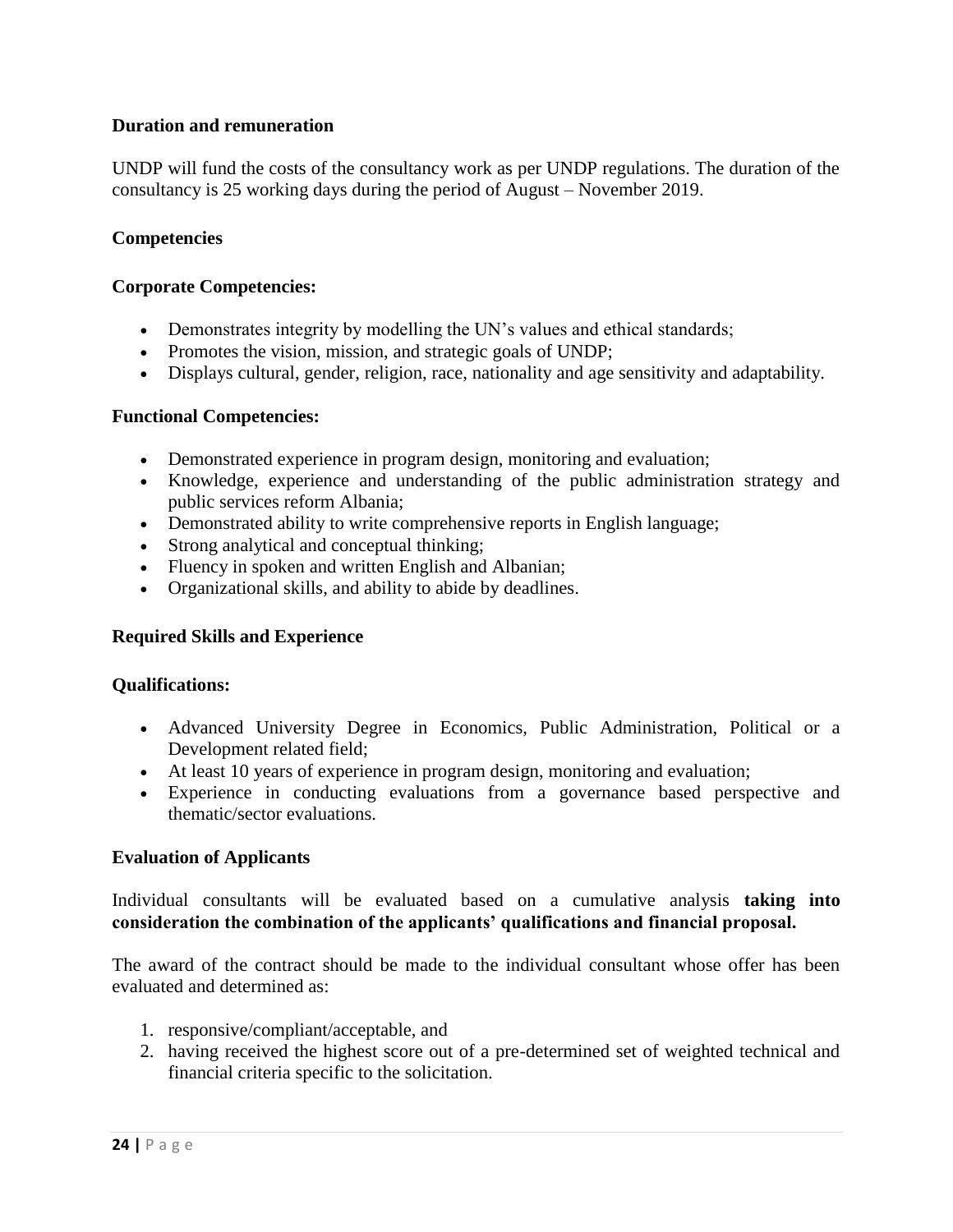Only the highest ranked candidates who would be found qualified for the job will be considered for the Financial Evaluation.

Technical Criteria - 70% of total evaluation – max. 70 points:

- 1. Compliant educational background (10 points);
- 2. Demonstrated experience in program design, monitoring and evaluation (30 points);
- 3. Proven ability and experience in governance and development issues (20 points);
- 4. Proven record in analytical thinking and concise writing and reporting in English language (10 points).

Financial Criteria - 30% of total evaluation – max. 30 points

### <span id="page-25-0"></span>ANNEX B: LIST OF INTERVIEWED PERSONS

<span id="page-25-1"></span>

| <u>Last name</u> | Organization/institution                         |
|------------------|--------------------------------------------------|
| Lashi            | Service Specialist STAR II                       |
| Xhaferraj        | AICS Tirana- project manager                     |
| Reka             | International Consultant – ISDA Support Project  |
| Mertiri          | Austrian Development Agency- program manager     |
| Taraj            | Director, Service Development Directorate, ADISA |
| Sado             | Head of Unit – ADISA                             |
| Ymeri            | Executive director, ADISA                        |
| Nocka            | Deputy Prime Minister office                     |
| Bajraktari       | Deputy Prime Minister office                     |
| Koci             | ADISA Librazhd                                   |
| Vurmo            | Institute for Democracy and Mediation            |
|                  |                                                  |